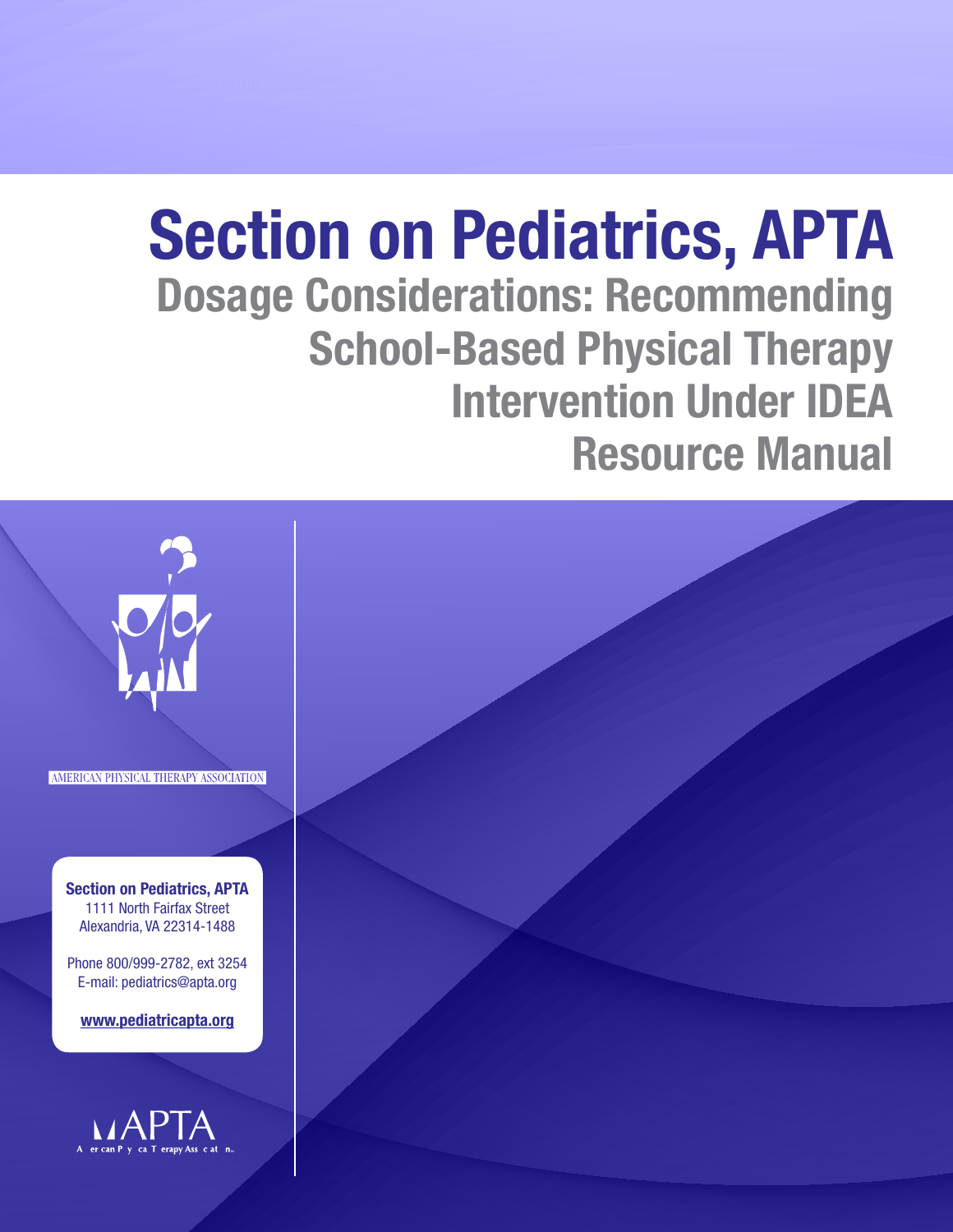## Recommending School-**Introduction**

Physical therapists (PTs) may provide services to students in educational settings under the Individuals with Disabilities Education Improvement Act (IDEA) of 2004.<sup>1</sup> IDEA is a federal law requiring the provision of a free and appropriate public education for all children, regardless of disability. Part B of IDEA specifcally mandates a free and appropriate education for children ages 3 to 21 who have a disability. Follow this link to the fact sheet on School-Based physical therapy: [Providing Physical Therapy in Schools](http://www.pediatricapta.org/consumer-patient-information/pdfs/09 IDEA Schools.pdf)  [Under IDEA 2004.](http://www.pediatricapta.org/consumer-patient-information/pdfs/09 IDEA Schools.pdf) 2

School-based PTs may evaluate students with disabilities to determine the need for services in the educational setting. As a related service to special education, physical therapy services for disabled students may be recommended to the individualized education program (IEP) team if the expertise of a PT is required for students to access the curriculum, if students participate in their educational environment, and if students benefit from their specially designed educational program. School-based PTs may provide services to students in a variety of school settings such as the classroom, lunchroom, playground, gymnasium, or bathroom. Other environments may include work training sites and community settings for postsecondary transitions. In some cases, students who are medically fragile and are unable to attend school may receive physical therapy services as part of a home-based special education program when physical therapy is required to meet educational goals and objectives and/or support the student's access to instruction. IDEA does not specify how the team determines the amount of physical therapy services to include in the IEP. The purpose of this paper is to describe the considerations that should guide the clinical reasoning and decisions of school-based PTs when making dosing recommendations for school-based physical therapy services.

Table 1 provides a summary of defnitions for concepts used in this article.

| Term                       | <b>Definition</b>                                                                                                                                                                                                                                                                                                                                                                                                                                                                                                                                                                      |
|----------------------------|----------------------------------------------------------------------------------------------------------------------------------------------------------------------------------------------------------------------------------------------------------------------------------------------------------------------------------------------------------------------------------------------------------------------------------------------------------------------------------------------------------------------------------------------------------------------------------------|
| <b>Episode of care</b>     | The length of time needed to address a specific problem. For a student in the educational setting, it is<br>usually a defined period of time, such as an IEP cycle or semester. <sup>3</sup> The concept of an episode of care<br>reflects the perspective that a student may need to receive services on multiple occasions in school<br>and/or lifetime when changes within the learning environment result in a new challenge. <sup>4</sup>                                                                                                                                         |
| <b>Frequency</b>           | The total number of sessions of intervention that occur over the course of a specified episode of care. <sup>3</sup>                                                                                                                                                                                                                                                                                                                                                                                                                                                                   |
| <b>Length of session</b>   | The length of time for an individual therapy session.                                                                                                                                                                                                                                                                                                                                                                                                                                                                                                                                  |
| <b>Dosage</b>              | The amount of services described as the combination of frequency, the length of a therapy session,<br>and the length of an episode of care.                                                                                                                                                                                                                                                                                                                                                                                                                                            |
| <b>Intermittent</b>        | A low dosage of physical therapy intervention provided irregularly or when needed over an episode<br>of care. Length of therapy session may vary. For example, 2 to 5x/year for a total of 60 minutes.                                                                                                                                                                                                                                                                                                                                                                                 |
| <b>Periodic</b>            | A lower dosage of physical therapy intervention provided at regularly scheduled intervals for a specified<br>number of minutes over an episode of care. For example, 1 to 2x/quarter for 20 minutes per session.                                                                                                                                                                                                                                                                                                                                                                       |
| <b>Frequent</b>            | A moderate dosage of physical therapy intervention provided at consistent intervals over an<br>episode of care. For example, weekly or bimonthly sessions lasting less than 45 minutes in length.                                                                                                                                                                                                                                                                                                                                                                                      |
| <b>Intensive</b>           | A highly concentrated dosage of physical therapy intervention provided over an episode of care. For<br>example, weekly sessions lasting 45 minutes or more in length or a frequency of 2x or more/week.                                                                                                                                                                                                                                                                                                                                                                                |
| <b>Educational program</b> | Encompasses the goals and objectives determined by the IEP team and the activities required for a<br>student to access and participate in the learning environment. The educational program may include<br>specially designed instruction, related services, supplementary aids and services, and program<br>modifications or supports for school personnel. These factors may be provided to enable the child<br>with a disability to be involved in and make progress in the general education curriculum and to<br>participate in extracurricular and other nonacademic activities. |

## **Table 1. Definitions:**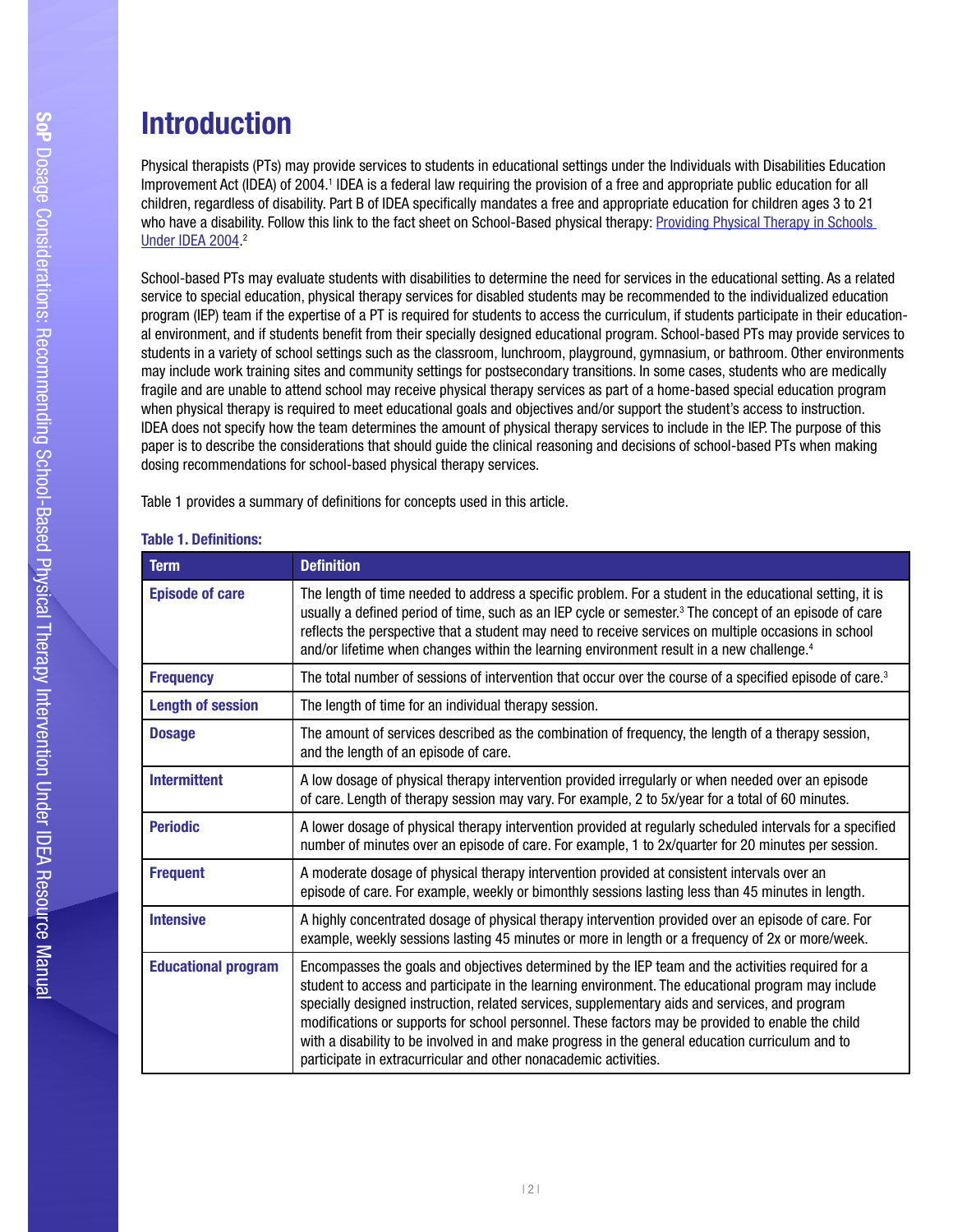The challenge of determining the appropriate dosage of physical therapy services has prompted the design of clinical reasoning Instruments. These include *Considerations for Educationally Relevant Therapy*,<sup>5</sup> which is widely used by therapists in Florida[,](http://www.fldoe.org/ese/pdf/cert-script.pdf) *The* instruments. These include *Considerations for Educationally Relevant Therapy*,<sup>5</sup> whi Determination of Relevant Therapy Tool,<sup>3</sup> utilized in Maryland, and The Occupational and Physical Therapy Service Needs Checklist, *A Guide to Service Delivery for Ages 3-21,*6 developed by a work group in Oregon. Further research is needed to validate these clinical reasoning tools for use in deciding the dosage of school-based physical therapy.

## **Research**

Physical therapy, as a related service provided to a child or on behalf of the child, should be "based on peer-reviewed research to the extent practicable."1 As such, the evidence for school-based physical therapy practice is limited, particularly with respect to the delivery of services.

A number of systematic reviews have reported common physical therapy interventions used for school-aged children with disabilities.<sup>7-9</sup> Interventions, however, predominantly target children with cerebral palsy and are conducted in controlled, isolated settings rather than in the context of the child's natural educational environment. Although positive outcomes are reported for some of these interventions, the variability of protocols and outcome measures do not provide clear or sufficient evidence to determine the most effective dosage of services.<sup>7-10</sup> Other studies show no significant difference in gross motor function or performance as a result of more intensive services than non-intensive services.<sup>11-13</sup>

Physical therapy research has identified several factors used to quide decision making related to service delivery. Palisano and Murr<sup>4</sup> discussed the need for consideration of the child's readiness for activity/participation, the method of service delivery, and the child's skill level, while Kaminker, Chiarello, O'Neil, and Gildenberg Dichter<sup>14</sup> identified the student's present functional level, student/family goals, history of intervention, diagnosis, age, educational setting, and prognosis. Research that suggests predictive indicators associated with a child's potential for ambulation and mobility,<sup>15-19</sup> gross motor development,<sup>20-24</sup> and self-care<sup>18-19</sup> may quide therapists' determination of expected outcomes and recommended dosage of services. For "best practice," school-based PTs must consider the best available evidence and determine whether it can be applied to the individual child in his/her educational environment.

## Elements Infuencing Decision Making in School-Based Physical Therapy

The following elements infuence the clinical reasoning and decision making of PTs working in the educational environment:

## • International Classifcation of Functioning, Disability and Health

The International Classifcation of Functioning, Disability and Health (ICF) provides the school-based PT a framework for clinical reasoning and decision making.25-26 The ICF is an internationally recognized interdisciplinary model for describing health and health-related conditions and is endorsed by the American Physical Therapy Association (APTA).25-27 The ICF facilitates assessment of the whole child by intertwining developmental considerations with the other considerations of the ICF model (body structures and function, activities, participation, environmental factors, and personal factors).<sup>28</sup>

## • Evidence-Based Practice (EBP)

EBP is the integration of clinical expertise and expert opinion, patient values, and the best available research evidence into the decision making process for patient care.29 For more information on EBP, follow this link to the fact sheet: [Evidenced-Based](http://www.pediatricapta.org/consumer-patient-information/pdfs/Evidence-based Practice Fact Sheet.pdf)  [Practice in Pediatric Physical Therapy](http://www.pediatricapta.org/consumer-patient-information/pdfs/Evidence-based Practice Fact Sheet.pdf).<sup>30</sup>

## • The Guide to Physical Therapist Practice

*The Guide to Physical Therapist Practice* was developed by APTA to describe the contents and the processes used in the practice of physical therapy.31 To fulfll this purpose, the *Guide* provides a framework for the therapist to use when making service-delivery decisions and outlines patient/client management including examination, evaluation, diagnosis, prognosis, plan of care, and intervention. For more information about the *Guide* and its use in pediatric practice, follow this link to the fact sheet: [Using APTA's Guide](https://www.pediatricapta.org/consumer-patient-information/pdfs/Guide Fact Sheet.pdf)  [to Physical Therapist Practice in Pediatric Physical Therapy.](https://www.pediatricapta.org/consumer-patient-information/pdfs/Guide Fact Sheet.pdf) 32

## • IDEA, State Education Code, District Policies and Procedures, State Practice Acts

School-based PTs must adhere to the requirements of federal law (IDEA), the special education laws of their respective states, and the policies and procedures of the local school district. Regardless of practice setting, PTs must adhere to their state practice acts. Guidelines developed by various state departments of education may be accessed at the following link: [State Guidelines for School-](http://www.pediatricapta.org/special-interest-groups/school-based-therapy/index.cfm)[Based PT Practice](http://www.pediatricapta.org/special-interest-groups/school-based-therapy/index.cfm).<sup>33</sup>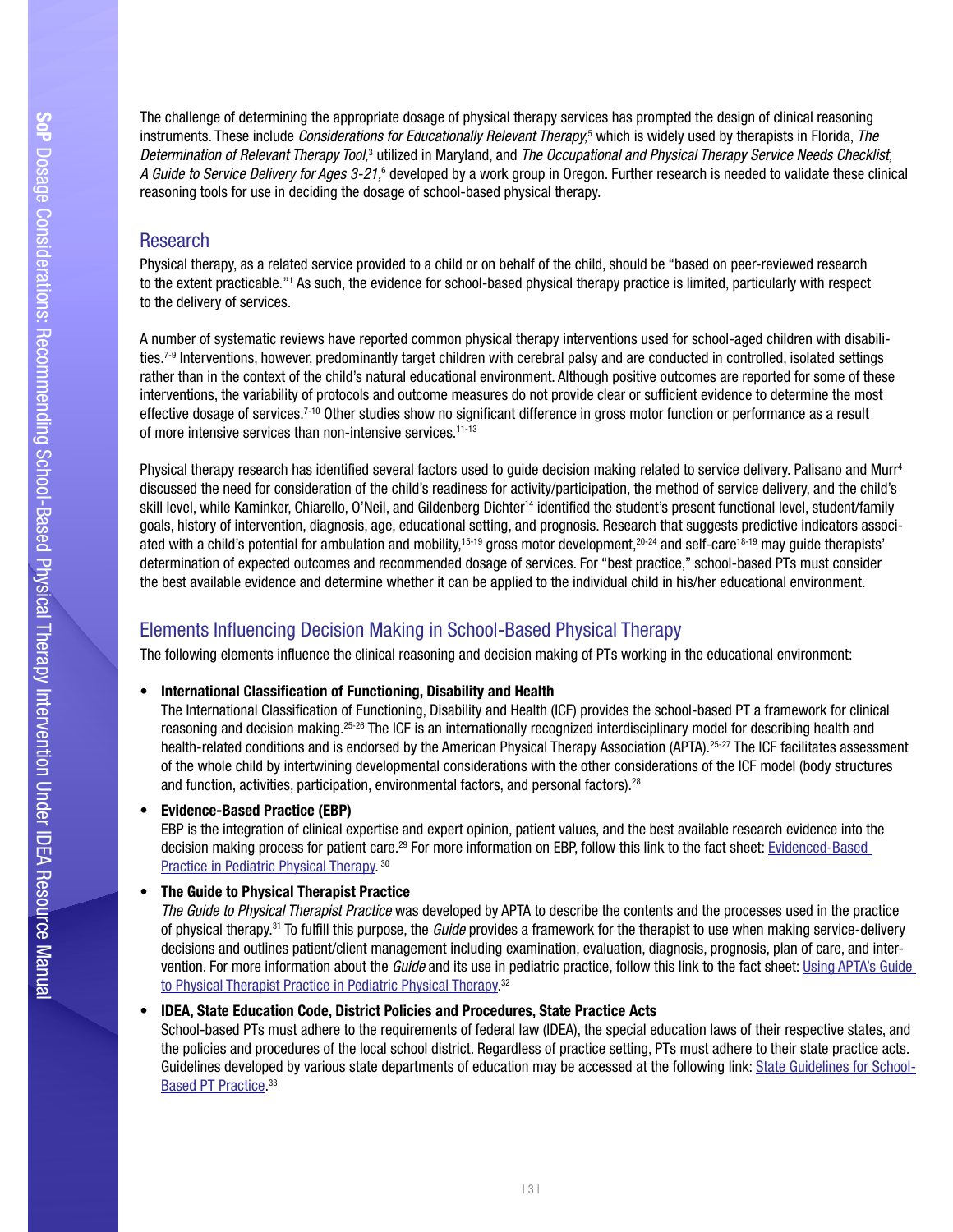## Dosage of Services in the Educational Setting Model (DoSES)

Bosage of Services in the Eddedhondi Setting woder (BooEo)<br>By using the elements described above, a framework of assessment emerges that includes the student's ability to participate in By dairy are comone decomped above, a namework or accessment emerges that molded the educative denity to participate in<br>and access the educational program. The DoSES Model is a clinical reasoning model that encompasses all This can be used to guide decisions regarding dosage of therapy services.



## Figure 1. DoSES Model

## Dosage Considerations for School-Based Physical Therapy Services

requires consideration of a variety of factors and will be unique for every student. When determining frequency, length of sessions,<br>and the length of the episode of care, the following factors need to be considered (See If the IEP team determines that a student requires school-based physical therapy to beneft from his or her specially designed education program, the team must determine the dosage of services. The PT makes recommendations based on evidence and the needs of the student. IDEA provides that the IEP team determines the services necessary to implement a student's IEP. This decision

Participation Restrictions.<sup>3,4,6</sup> When a student demonstrates restrictions of functional or foundational skills that limit the ability to access and participate within the educational program, the therapist must consider the appropriate method to facilitate participation. Services may include therapeutic intervention, assistive technology, accommodations, modifcations, classroom programs, caregiver education, and/or adult assistance.

Chronological Age/Readiness for Skill Acquisition.<sup>4,34,35</sup> The dosage of services must reflect the potential for skill acquisition during a critical period of development and the child's intrinsic desire to participate in the educational program. Students with diagnoses such as cerebral palsy or other developmental disabilities may beneft more from physical therapy services at a young age. Brain research demonstrates that adaptive plasticity mechanisms are enhanced in the developing brain and that early experiences have a greater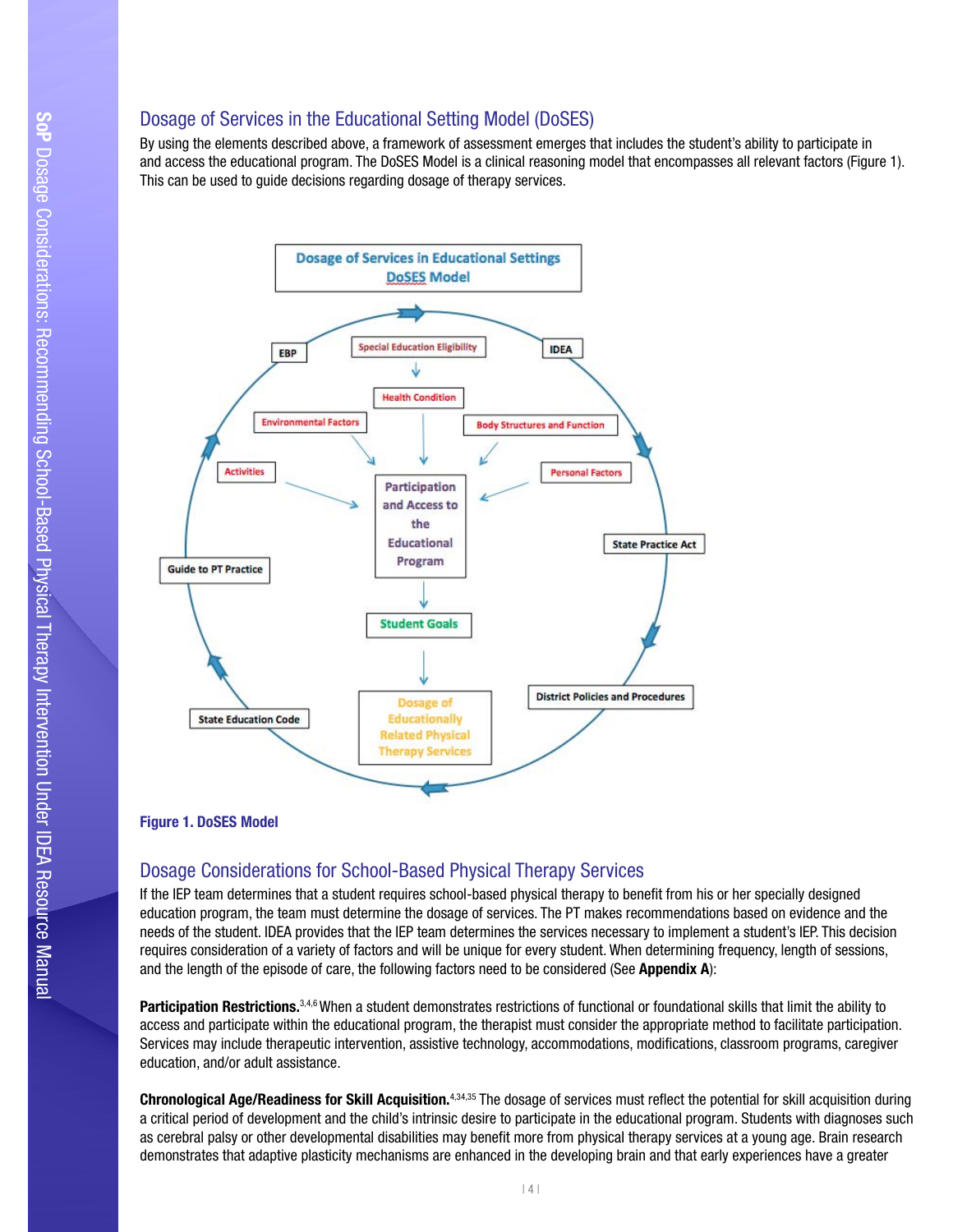impact on functional and structural changes in the brain than are those in older children.<sup>36</sup> Age may also be considered relative to the severity of gross motor impairment using motor development curves described by Rosenbaum et al,<sup>23</sup> specifically for children with cerebral palsy. These curves, developed using the Gross Motor Function Measure (GMFM),<sup>37</sup> describe predicted patterns of to the child's intrinsic motivation, interest in the activity, family support system, and relevant aspects of the child's physical, social,<br>and attitudinal environment.<sup>4</sup> motor development based on the age of the child and the severity of the cerebral palsy. Similar curves have been developed for children with Down syndrome.22 Peer interaction and the desire to be included are strong motivators for some children. A child's readiness to acquire new skills for participation in educational activities not only applies to body structures and function, but also

Impact of Therapeutic Intervention.<sup>5,6,35</sup> The team must consider the impact that physical therapy services will have on improving the student's functional performance within the least restrictive educational environment. The PT utilizes evidence-based practice and considers the student's health condition/medical diagnosis, participation restrictions, personal factors, and gross motor prognosis when determining the effectiveness of interventions and making decisions regarding the student's potential to beneft from physical therapy.

of functional skills within the context in which they occur (walking between classes, opening a door, carrying a lunch tray, etc).<br>This may promote skill acquisition and improve participation in the least restrictive educa Support Available at the School. 3,5,6,34,35 The team must also consider the most qualified individual(s) at the school level to address identifed needs and to what extent the expertise of the PT is required. These supports may include: the teacher, special education teacher, educational assistant, adapted or regular physical education teacher, occupational therapist, school nurse, health care assistant, or other providers available at the school. The PT may train these staff members to assist a student in the daily practice

Transitions.<sup>6,34</sup> Transition to a new program, placement, or environment must be considered when determining dosage of physical therapy services. For students with disabilities, these changes can directly impact the student's access and participation within the new educational program. The student's present level of performance and supports needed within the new program must be addressed to determine the appropriate dosage of physical therapy required to meet the student's needs.

Expertise and Amount of Clinical Decision Making and Problem Solving Needed From a PT.<sup>5</sup> As movement specialists, extent to which the classroom program can be carried out safely by the student and/or carried over by instructional staff,<br>and the amount of clinical expertise and problem solving needed from a PT to address the student's school-based PTs understand the impact of disease and disability on a student's ability to access and participate within the educational setting. When considering dosage, the PT must consider the attributes of the student and the environment, the

Previous Therapy.<sup>3-5</sup> Dosage considerations must also take into account the extent of and the response to a student's previous physical therapy interventions across settings, including school-based, medical, and early intervention services. A student may have multiple episodes of care over the span of years in the educational setting. A functional plateau in skill acquisition may indicate a need to reduce the dosage of service, while the emergence of a new goal area may indicate the need for an increase. Principles of evidence-based practice will guide and support clinical decision making.

Health Condition.<sup>4</sup> Dosage recommendations may reflect the student's medical status and its impact on the student's access and participation in the educational program. The need for physical therapy services may vary over time for a student with ongoing changes in health condition.

Assistive Technology (AT).<sup>4,6</sup> AT is any item, piece of equipment, or product that is used to increase, maintain, or improve a student's access and participation within the educational program. The IEP team must consider any AT that could improve functional capabilities and allow for greater participation. Physical therapy dosage recommendations may refect the need for acquisition, training, and maintenance of a student's AT. For more information on AT, please follow this link to the fact sheet: Assistive Technology [and the Individualized Education Program.](http://www.pediatricapta.org/consumer-patient-information/pdfs/AssistiveTechnology.pdf) 38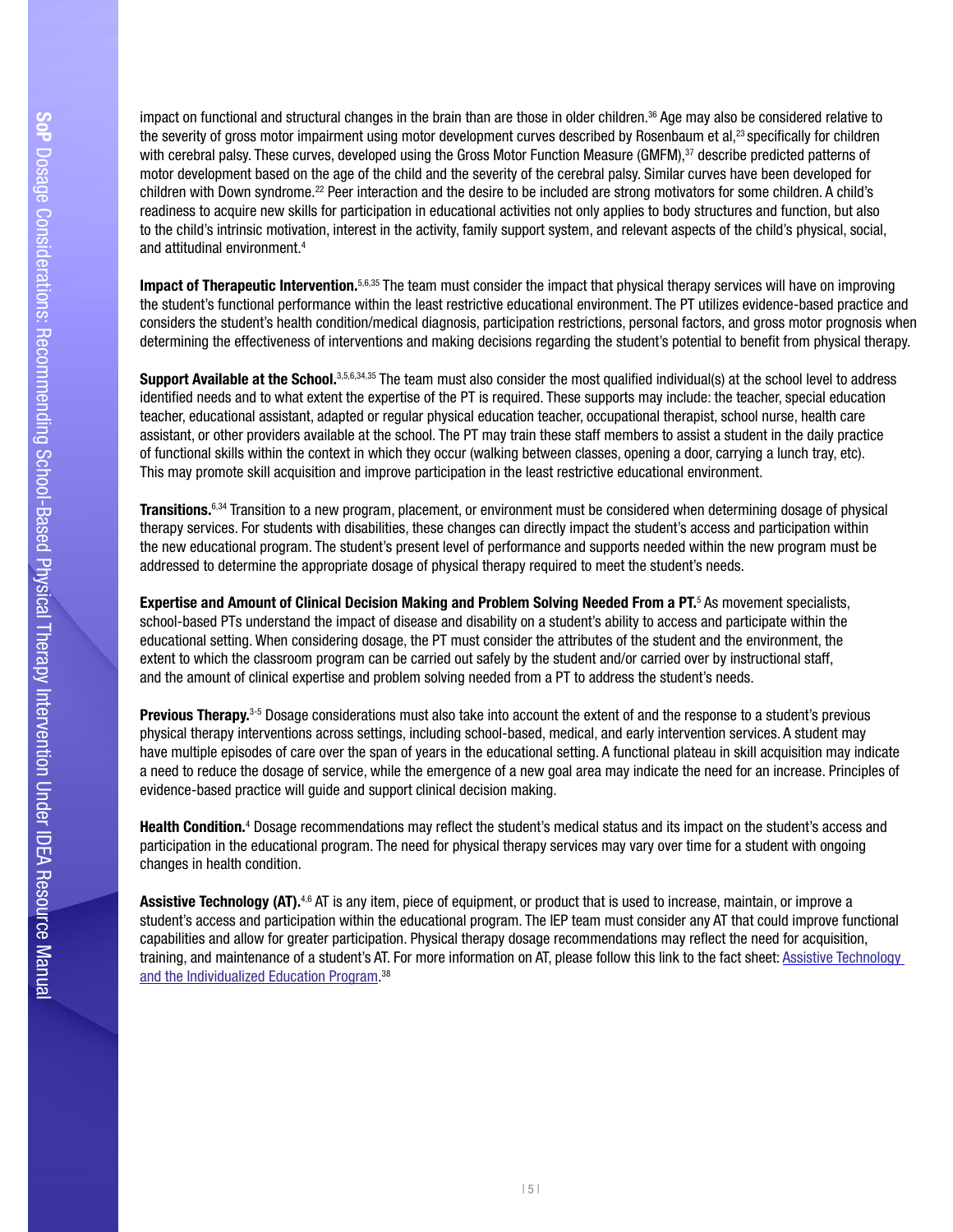## **Dosing Options**

Boomg Options<br>IDEA does not specify how the recommended physical therapy services should be written in the IEP.<sup>1</sup> The amount of physical therapy BER dood not oponly now are recommended physical disrupy corricol sheald be whiten in the ER. The amount or physical disrue<br>Services needed to meet the goals in the IEP may be indicated per week, month, year, along with th Intervention may be given directly to the student or provided on behalf of the student when the student's needs require consultation, training, or program planning with school staff. Regardless of the model of delivery, all services are physical therapy intervention if they require the skills of the PT or the physical therapist assistant (PTA). While each state or school district may have specifc guidelines to determine how the frequency and duration of service is included in the IEP, the total amount of time needed to address the entirety of the student's needs should be refected in the recommendation. It is also necessary for the PT to clearly communicate to the team how the services will be delivered. In unique situations (extreme rural settings, island communities, etc), innovative delivery, such as telehealth, may be utilized.

School-based PTs traditionally recommend services provided at regular intervals over the IEP period. However, they may consider alternative dosing recommendations to better meet the needs of the student. Examples of alternative dosing are:

- Front-loading: Providing an increased amount of therapy during the initial portion of the episode of care for initial equipment ordering, set-up, and training, with the intent to fade the services once the environmental needs are accomplished. For example, dosage may be written as 30 minutes per week for 3 months, fading to monthly or quarterly sessions.
- Therapeutic block(s) of time: Specifc periods of time that may be divided over the episode of care and used as indicated by student needs. For example, 4 hours over the school year to address equipment needs.
- Transitional services for students changing schools or placements. For example, providing shorter episodes of care. such as 30 minutes per week for 3 months, for a previously independent fifth grade student moving from elementary to middle school who now must deal with classroom changes, lockers, and a larger campus.
- Short, intensive bursts of therapy for unique needs. For example, walking across the stage for graduation or participation in the school talent show, with a dosage of 2 times per week for 30 minutes for the month prior to the event.

Some districts use computerized IEP documents. These programs often have limited selections of frequencies and length of session. The physical therapy dosage should be determined by the PT and the IEP team based on the specifc needs of the student and not by the limitations of the computerized program.

## **Conclusion**

In order to provide best practice in educational settings, school-based PTs must use sound clinical reasoning to guide decisions on the dosage of recommended services for their students. The DoSES Model provides a framework to facilitate decision making based on key elements, including the ICF model, evidence-based practice, APTA's *Guide to Physical Therapist Practice*,<sup>31</sup> state physical therapy practice acts, IDEA,<sup>1</sup> and state and local legislation and policies.

Specifc factors that must be taken into consideration include: (1) the student's participation restrictions in the educational program, (2) chronological age and readiness for skill acquisition, (3) potential to beneft from therapeutic intervention, (4) previous therapy, and (5) medical status. Further important considerations include the student's transitions to new environments, support available at the school, assistive technology, and the amount of expertise, clinical skills, and problem solving needed of the PT. These key elements and factors must be carefully considered to determine the appropriate dosage of service that will facilitate the student's access and participation in the educational program.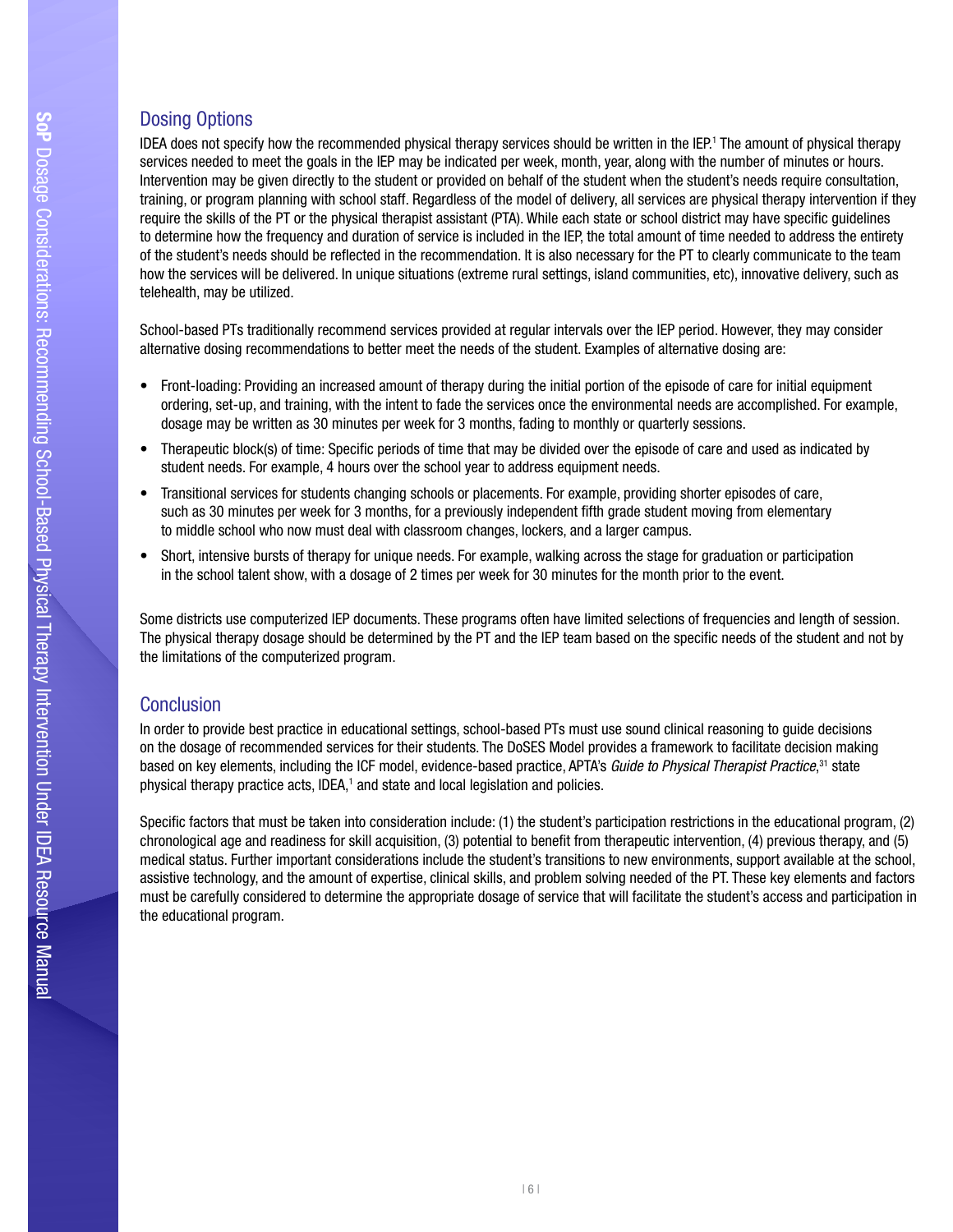## RECOMMENDING SCHOOL APPENDIX A: DOSING CONSIDERATIONS

| <b>Considerations</b>                                                                                                                                                                                                                                                                                                                                                                                                   | <b>Intensive</b><br>A highly concentrated<br>dosage of physical therapy<br>intervention provided over<br>an episode of care.<br>Example: Weekly sessions<br>lasting 45 minutes or more<br>or a frequency of 2x or<br>more/week.                                                                                                                                                                        | <b>Frequent</b><br>A moderate dosage of<br>physical therapy interven-<br>tion provided at consistent<br>intervals over an episode<br>of care.<br>Example: Weekly or<br>bimonthly sessions lasting<br>less than 45 minutes.                                                                                                         | <b>Periodic</b><br>A lower dosage of physical<br>therapy intervention<br>provided at regularly<br>scheduled intervals for<br>a specified number of<br>minutes over an episode<br>of care.<br>Example: 1-2x/quarter for<br>20 minutes per session.                                                       | <b>Intermittent</b><br>A low dosage of physical<br>therapy intervention<br>provided irregularly or<br>when needed over an<br>episode of care. Length of<br>therapy session may vary.<br>Example: 2-5x/yr for a<br>total of 60 minutes                                                               |
|-------------------------------------------------------------------------------------------------------------------------------------------------------------------------------------------------------------------------------------------------------------------------------------------------------------------------------------------------------------------------------------------------------------------------|--------------------------------------------------------------------------------------------------------------------------------------------------------------------------------------------------------------------------------------------------------------------------------------------------------------------------------------------------------------------------------------------------------|------------------------------------------------------------------------------------------------------------------------------------------------------------------------------------------------------------------------------------------------------------------------------------------------------------------------------------|---------------------------------------------------------------------------------------------------------------------------------------------------------------------------------------------------------------------------------------------------------------------------------------------------------|-----------------------------------------------------------------------------------------------------------------------------------------------------------------------------------------------------------------------------------------------------------------------------------------------------|
| <b>Participation</b><br>restrictions.<br>Student demonstrates<br>restrictions of functional<br>or foundational skills that<br>limit participation within<br>the educational program.                                                                                                                                                                                                                                    | Intensive therapeutic<br>intervention is needed to<br>facilitate participation.<br>Student is highly motivated<br>and desires to participate.<br>Participation in activity is<br>short-term or is time-<br>dependent (ie, walking<br>across the stage for<br>graduation). Consideration<br>should be given to inter-<br>ventions provided to the<br>student outside of those<br>delineated in the IEP. | Regular therapeutic inter-<br>vention is needed to facili-<br>tate ongoing participation<br>in the educational program<br>throughout the episode of<br>care. Student is motivated<br>to participate.                                                                                                                               | <b>Participation restrictions</b><br>can be addressed by a<br>physical therapist (PT)<br>through periodic review<br>of accommodations,<br>adapted equipment,<br>classroom programs,<br>or adult assistance.                                                                                             | Participation restrictions<br>are being addressed<br>through established ac-<br>commodations, adapted<br>equipment, classroom<br>programs, or adult as-<br>sistance, requiring only<br>intermittent review by a PT.                                                                                 |
| <b>Chronological age/</b><br>readiness for skill<br>acquisition.<br>The dosage of services<br>must reflect the potential<br>for skill acquisition during<br>a critical period of devel-<br>opment and the child's<br>intrinsic desire to par-<br>ticipate in the educational<br>program.                                                                                                                                | <b>Extremely critical period</b><br>when student is demon-<br>strating emerging skills<br>that require physical<br>therapy intervention for<br>further development.<br>Student's age indicates<br>greater potential for benefit<br>from more intensive<br>frequency, or the student<br>has suffered a recent insult<br>or injury. Intervention is<br>typically decreased as skill<br>is acquired.      | Critical period when<br>student is demonstrat-<br>ing emerging skills that<br>require practice and/<br>or repetition for further<br>development. Student may<br>be experiencing a growth<br>spurt and may require<br>physical therapy interven-<br>tion, or may be approach-<br>ing a transitional period in<br>his/her education. | Outside of a critical period,<br>but may have periodic<br>challenges identified by<br>student and/or instruc-<br>tional staff, or has a need<br>for specific adaptations<br>requiring a PT's expertise.<br>Based upon student's<br>age, minimal gains are<br>expected from therapeutic<br>intervention. | Not in a critical period,<br>but may have intermit-<br>tent challenges within<br>the established program<br>requiring a PT to address<br>needs. Based upon<br>student's age, limited<br>gains are expected from<br>therapeutic intervention.                                                        |
| <b>Impact of therapeutic</b><br>intervention.<br>The PT utilizes evidenced-<br>based practice and<br>considers the student's<br>health condition/medical<br>diagnosis, participation re-<br>strictions, personal factors,<br>and gross motor prognosis<br>when determining the<br>effectiveness of interven-<br>tions and making decisions<br>regarding the student's<br>potential to benefit from<br>physical therapy. | Student has potential for<br>rapid progress toward<br>established goals, or has<br>potential for rapid decline<br>or loss of functional<br>skills. Student is highly<br>motivated to gain a skill.<br>This intervention intensity<br>is typically decreased as<br>progress slows or skills<br>achieved.                                                                                                | Student demonstrates<br>motivation and continuous<br>progress toward<br>established goals. Potential<br>for regression or loss of<br>skill could occur with<br>reduction in service.                                                                                                                                               | Student demonstrates a<br>slowed rate of goal attain-<br>ment and/or shows decline<br>solely due to their disease<br>process. Student par-<br>ticipates in the classroom<br>program with use of<br>instructional staff providing<br>daily support with periodic<br>physical therapy.                    | Student demonstrates<br>limited progress toward<br>goal attainment or is near<br>maximum benefit.<br>Student meets new chal-<br>lenges associated with<br>a change in educational/<br>functional status with as-<br>sistance from instructional<br>staff and only intermittent<br>physical therapy. |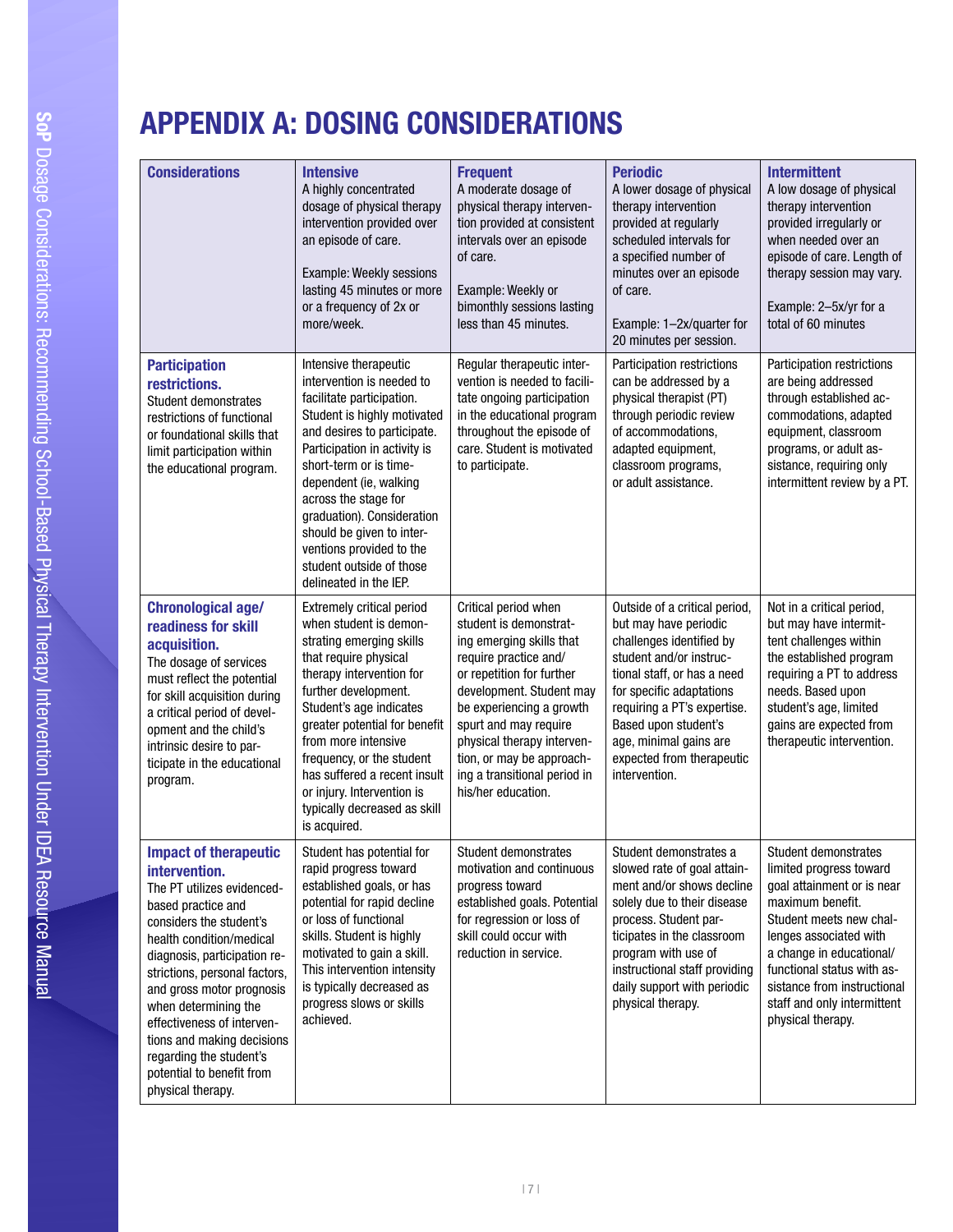| <b>Considerations</b>                                                                                                                                                                                                                                  | <b>Intensive</b><br>A highly concentrated<br>dosage of physical therapy<br>intervention provided over<br>an episode of care.<br>Example: Weekly sessions<br>lasting 45 minutes or more<br>or a frequency of 2x or<br>more/week.                                                                                                                                                                                                                                                    | <b>Frequent</b><br>A moderate dosage of<br>physical therapy interven-<br>tion provided at consistent<br>intervals over an episode<br>of care.<br>Example: Weekly or<br>bimonthly sessions lasting<br>less than 45 minutes.                                                                                    | <b>Periodic</b><br>A lower dosage of physical<br>therapy intervention<br>provided at regularly<br>scheduled intervals for<br>a specified number of<br>minutes over an episode<br>of care.<br>Example: 1-2x/quarter for<br>20 minutes per session.                                                                                                                                                                                                                                      | <b>Intermittent</b><br>A low dosage of physical<br>therapy intervention<br>provided irregularly or<br>when needed over an<br>episode of care. Length of<br>therapy session may vary.<br>Example: 2-5x/yr for a<br>total of 60 minutes                                                                                                                                                                                                         |
|--------------------------------------------------------------------------------------------------------------------------------------------------------------------------------------------------------------------------------------------------------|------------------------------------------------------------------------------------------------------------------------------------------------------------------------------------------------------------------------------------------------------------------------------------------------------------------------------------------------------------------------------------------------------------------------------------------------------------------------------------|---------------------------------------------------------------------------------------------------------------------------------------------------------------------------------------------------------------------------------------------------------------------------------------------------------------|----------------------------------------------------------------------------------------------------------------------------------------------------------------------------------------------------------------------------------------------------------------------------------------------------------------------------------------------------------------------------------------------------------------------------------------------------------------------------------------|-----------------------------------------------------------------------------------------------------------------------------------------------------------------------------------------------------------------------------------------------------------------------------------------------------------------------------------------------------------------------------------------------------------------------------------------------|
| <b>Support available</b><br>at the school. <sup>a</sup><br>Considers the expertise/<br>competency of other<br>school-based providers<br>who may support the<br>student's participation in<br>the educational program.                                  | The student and/or staff<br>require extensive support<br>of the PT to assist the<br>student's participation in<br>the educational setting and<br>progression toward goals.<br>The expertise/competency<br>in a specific area of need<br>or the availability of other<br>school-based providers to<br>meet the needs is limited.<br>This intervention intensity<br>is typically decreased as<br>progress slows, skills are<br>achieved, or student/staff<br>demonstrate competency. | Student requires regular<br>support of the PT within<br>classroom setting where<br>support service staff is<br>being trained to assist the<br>student's participation and<br>progression toward goals.<br>Other school staff is<br>available and can contrib-<br>ute to meeting the specific<br>area of need. | Level of support within the<br>classroom or educational<br>setting is adequate to<br>maintain student's skills,<br>meet new challenges,<br>and allow participation in<br>the curriculum. Ongoing<br>supervision by the PT at<br>regular intervals is still<br>needed to address factors<br>that may restrict the<br>student's ability to make<br>steady progress toward<br>goals.<br>Periodic review of required<br>accommodations or modi-<br>fications continues to be<br>necessary. | Student is able to par-<br>ticipate in the educa-<br>tional program with use<br>of support services of<br>available instructional<br>staff, providers, or special-<br>ized programs. The student<br>is able to meet challenges<br>with physical therapy at<br>irregular intervals within<br>the episode of care.<br>Monitored observations<br>of student's participation<br>may be needed on<br>occasional basis to<br>address modifications. |
| <b>Transitions.</b><br>Considers student's transi-<br>tion to and present level<br>of performance in a new<br>program, placement, or<br>environment, as well as<br>available supports.                                                                 | Student requires the PT<br>to assist with acquisition<br>of significant additional<br>skills for access and<br>participation related to the<br>transition. For example,<br>student is moving to a<br>different campus/environ-<br>ment where challenging<br>routines and barriers are<br>encountered.<br>May be a short-term<br>intensive need.                                                                                                                                    | Student requires physical<br>therapy for the refine-<br>ment or expansion of<br>skills related to the<br>transition. For example, the<br>student needs increased<br>endurance to keep pace<br>with peers in the new<br>environment.                                                                           | Student's level of support<br>within the new program/<br>environment is adequate to<br>maintain skills, meet new<br>challenges, and allow for<br>participation, with ongoing<br>supervision from the PT<br>regarding equipment,<br>accommodations, or<br>modifications.                                                                                                                                                                                                                | Student's level of support<br>within the new program/<br>environment is adequate<br>to allow participation, with<br>intermittent services of<br>physical therapy to review<br>equipment, accommoda-<br>tions, or modifications.                                                                                                                                                                                                               |
| <b>Expertise and amount</b><br>of clinical decision<br>making and problem<br>solving needed from<br>a PT. <sup>a</sup><br>PTs are movement<br>specialists who assist in<br>optimizing movement for<br>participation within the<br>educational program. | Requires the clinical<br>skills and problem solving<br>of a PT for a significant<br>part of the classroom<br>program. Limited<br>exercises/activities<br>can be safely performed<br>by student and/or<br>implemented by<br>instructional staff.                                                                                                                                                                                                                                    | Requires the clinical skills<br>and problem solving of a<br>PT. Some part of classroom<br>program can be safely<br>performed by student<br>and/or implemented by<br>instructional staff.                                                                                                                      | Requires the clinical skills<br>and problem solving of a<br>PT to periodically reassess<br>student status and update<br>classroom program.<br>Classroom program can<br>be safely performed by<br>student and/or implement-<br>ed by instructional staff.                                                                                                                                                                                                                               | Classroom program can<br>be safely performed by<br>student and/or implement-<br>ed by instructional staff.<br>Clinical skills and problem<br>solving of a PT needed for<br>specific challenges identi-<br>fied by the instructional<br>staff, student, or IEP team.                                                                                                                                                                           |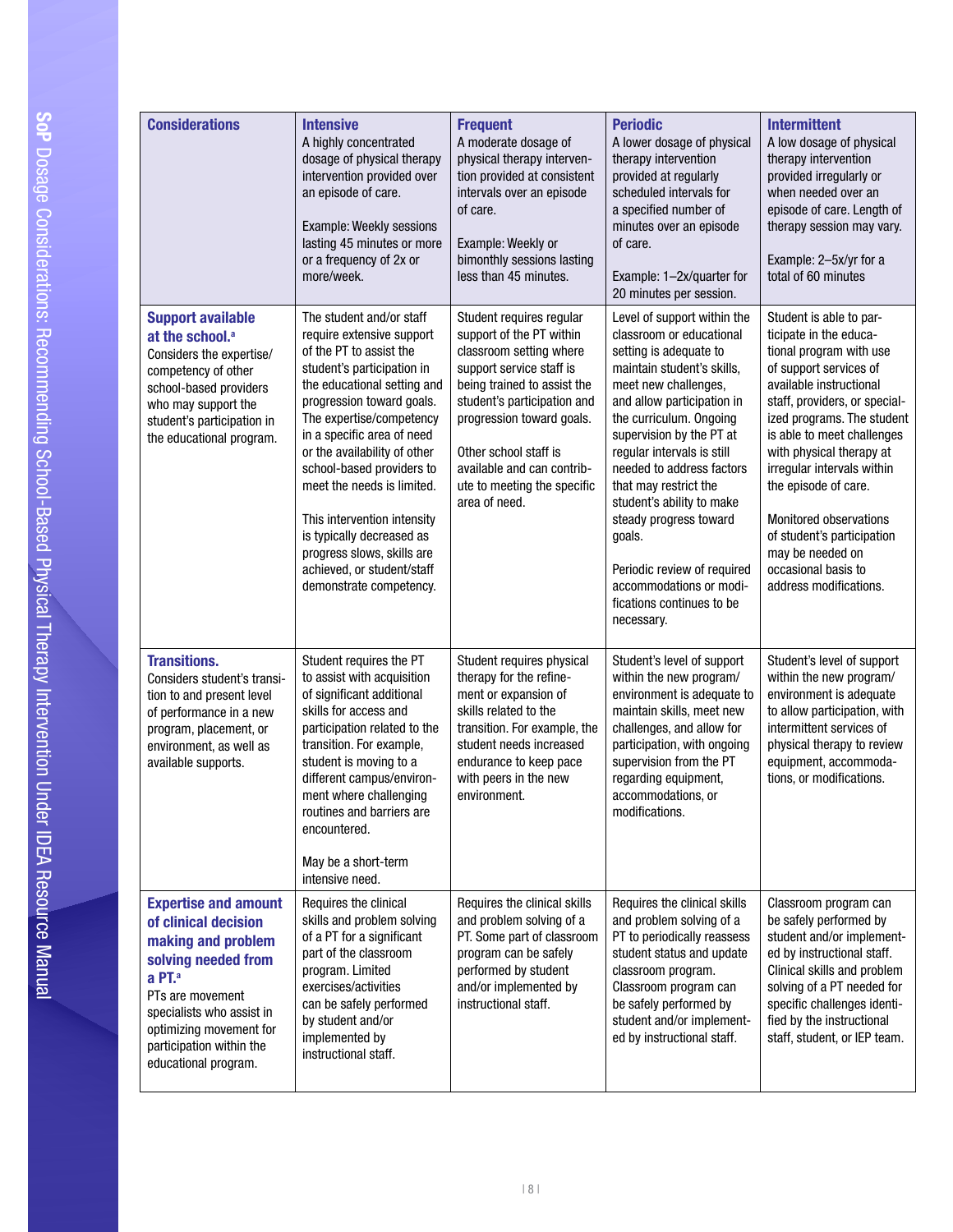| <b>Considerati</b><br><b>Previous th</b>                                                                                                                          |
|-------------------------------------------------------------------------------------------------------------------------------------------------------------------|
| intervention<br>Uses the prin<br>evidence-bas<br>and considers<br>of and respon<br>previous phys<br>interventions,<br>school-based<br>and early inte<br>services. |
| <b>Health cond</b><br>A student who<br>a change in n<br>may require n<br>to school-bas<br>therapy servid                                                          |
| Consideration<br>given to inter<br>provided to th<br>outside of tho<br>in the IEP.                                                                                |
| <b>Assistive te</b><br>(AT).<br>AT is any item<br>equipment, or<br>that is used to<br>maintain, or in                                                             |
| student's part<br>within and ac<br>educational p<br>Intensity of pl                                                                                               |

| <b>Considerations</b>                                                                                                                                                                                                                                                                                                                        | <b>Intensive</b><br>A highly concentrated<br>dosage of physical therapy<br>intervention provided over<br>an episode of care.<br>Example: Weekly sessions<br>lasting 45 minutes or more<br>or a frequency of 2x or<br>more/week.                                                                                                                                                              | <b>Frequent</b><br>A moderate dosage of<br>physical therapy interven-<br>tion provided at consistent<br>intervals over an episode<br>of care.<br>Example: Weekly or<br>bimonthly sessions lasting<br>less than 45 minutes.                                                                                                                                                    | <b>Periodic</b><br>A lower dosage of physical<br>therapy intervention<br>provided at regularly<br>scheduled intervals for<br>a specified number of<br>minutes over an episode<br>of care.<br>Example: 1-2x/quarter for<br>20 minutes per session. | <b>Intermittent</b><br>A low dosage of physical<br>therapy intervention<br>provided irregularly or<br>when needed over an<br>episode of care. Length of<br>therapy session may vary.<br>Example: 2-5x/yr for a<br>total of 60 minutes                       |
|----------------------------------------------------------------------------------------------------------------------------------------------------------------------------------------------------------------------------------------------------------------------------------------------------------------------------------------------|----------------------------------------------------------------------------------------------------------------------------------------------------------------------------------------------------------------------------------------------------------------------------------------------------------------------------------------------------------------------------------------------|-------------------------------------------------------------------------------------------------------------------------------------------------------------------------------------------------------------------------------------------------------------------------------------------------------------------------------------------------------------------------------|---------------------------------------------------------------------------------------------------------------------------------------------------------------------------------------------------------------------------------------------------|-------------------------------------------------------------------------------------------------------------------------------------------------------------------------------------------------------------------------------------------------------------|
| <b>Previous therapy</b><br>intervention.<br>Uses the principles of<br>evidence-based practice<br>and considers the extent<br>of and response to<br>previous physical therapy<br>interventions, including<br>school-based, medical,<br>and early intervention<br>services.                                                                    | Student continues to<br>make significant progress<br>with physical therapy<br>interventions.<br>A new episode of care or<br>new goal area has been<br>identified, with student<br>showing excellent potential<br>for improvement with<br>intervention.<br>A student has not had<br>previous therapy interven-<br>tion but shows excellent<br>potential for improvement<br>with intervention. | Student has made steady<br>progress with physical<br>therapy interventions.<br>A new episode of care<br>or a new goal area has<br>been identified and the<br>student shows good<br>potential for improvement<br>with intervention.<br>A student has had limited<br>or no previous therapy in-<br>tervention but shows good<br>potential for improvement<br>with intervention. | Student has reached a<br>plateau in skill acquisi-<br>tion. May need periodic<br>examination for signs of<br>readiness for new skill<br>acquisition or regression<br>of skills.                                                                   | Student has not made<br>progress despite physical<br>therapy interventions.<br>May need intermittent<br>examination for signs of<br>regression or equipment<br>management.                                                                                  |
| <b>Health condition.</b><br>A student who experiences<br>a change in medical status<br>may require modifications<br>to school-based physical<br>therapy services.<br>Consideration should be<br>given to interventions<br>provided to the student<br>outside of those delineated<br>in the IEP.                                              | A student with a significant<br>change in health condition<br>may initially require<br>intensive physical therapy<br>to address altered mobility<br>and positioning needs,<br>training of school staff,<br>and acquisition/fitting of<br>adaptive equipment.                                                                                                                                 | A student with moderate or<br>ongoing changes in health<br>condition that impact func-<br>tional abilities may require<br>frequent physical therapy<br>for skill acquisition,<br>training of school staff,<br>and monitoring adaptive<br>equipment.                                                                                                                           | A student with stable<br>or gradual changes in<br>health condition may<br>require periodic physical<br>therapy to monitor func-<br>tional abilities, adaptive<br>equipment needs, and<br>training of school staff.                                | A student with stable<br>health condition or whose<br>needs are appropriately<br>managed by either the<br>student or school staff<br>may require intermittent<br>physical therapy to monitor<br>adaptive equipment and<br>changes in educational<br>needs.  |
| <b>Assistive technology</b><br>(AT).<br>AT is any item, piece of<br>equipment, or product<br>that is used to increase,<br>maintain, or improve a<br>student's participation<br>within and access to the<br>educational program.<br>Intensity of physical<br>therapy services decreases<br>as student/staff proficiency<br>with AT increases. | Student requires intensive<br>physical therapy for de-<br>termination of complex AT<br>needs, including acquisi-<br>tion, fitting, customization,<br>and training with new<br>adaptive equipment.<br>Staff requires extensive<br>training with complex<br>devices to ensure safe<br>participation of the student<br>in the classroom.                                                        | Student requires frequent<br>physical therapy for<br>determination of AT needs,<br>including acquisition,<br>fitting, and training with<br>new adaptive equipment.<br>Staff requires training<br>with unfamiliar devices<br>to ensure safe participa-<br>tion of the student in the<br>classroom.                                                                             | Student and/or staff use<br>AT appropriately or needs<br>are low tech and require<br>minimal training. Periodic<br>physical therapy is needed<br>to monitor changes, safety,<br>and maintenance.                                                  | Student and/or staff use all<br>AT appropriately. Student<br>or staff monitors fit,<br>safety, and maintenance<br>of equipment. Intermittent<br>physical therapy is needed<br>to monitor whether current<br>equipment continues to<br>meet student's needs. |

**a PTs need to consult respective state physical therapy practice acts and regulations to ensure therapeutic programs are within the scope of practice and that** delegated activities to unlicensed persons is permitted.

| 9 |

## Adapted from:

Bailes A, Reder R, Burch C. Development of guidelines for determining frequency of therapy services in a pediatric medical setting. *Pediatr Phys Ther.*  2008;20(2), 194-198. doi: 10.1097/PEP.0b013e3181728a7b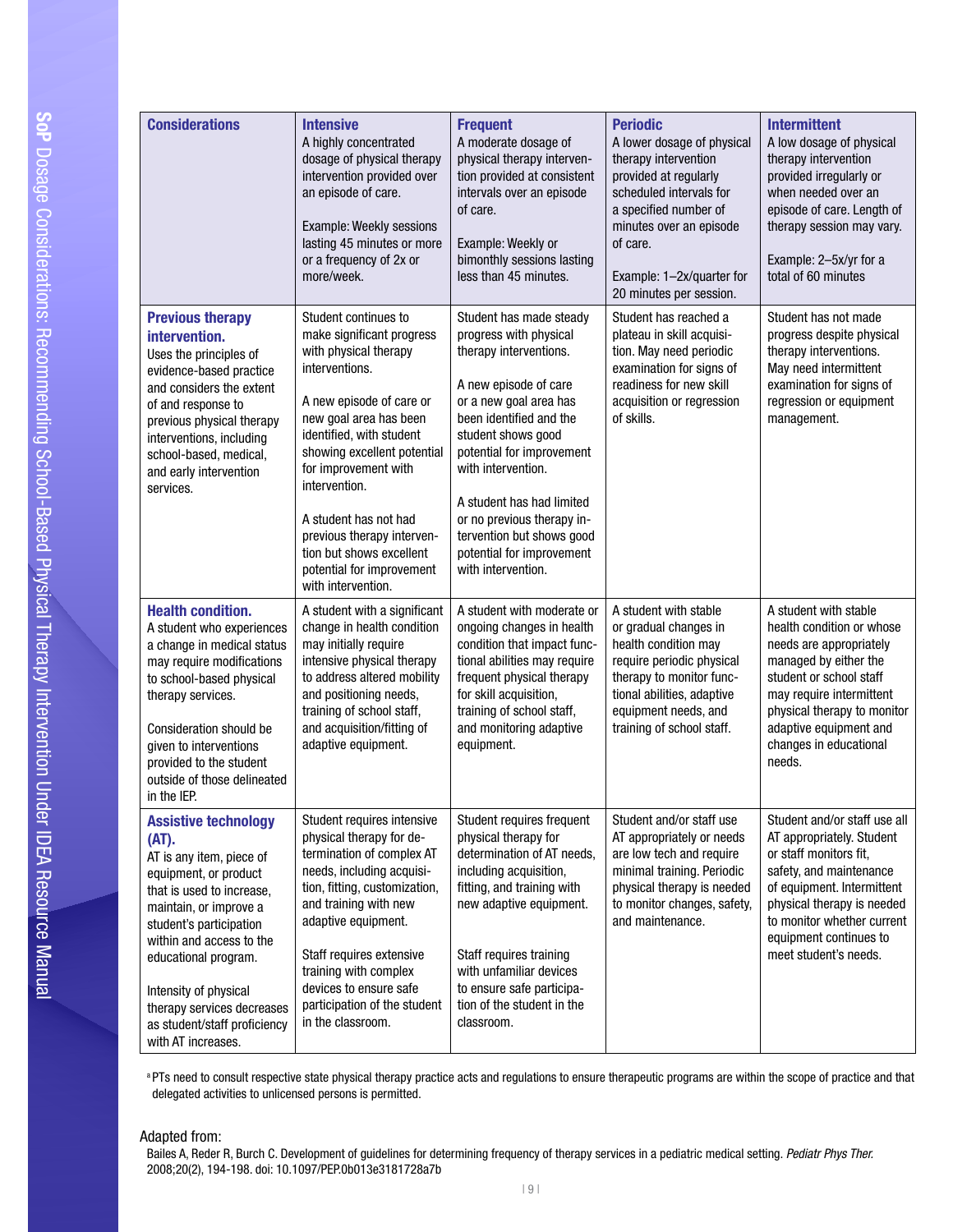## Appendix B: Case Studies

 student's recommended dosage. *Decisions for dosage require the IEP team to consider a variety of factors and will be unique for*  The case studies below illustrate the considerations and decision-making process used by one school-based PT to determine the *every student. The provided case studies should not be considered recommended guidance, merely one example*.

## Case Study #1

Student: Sam Age: 4-year-old Grade: Prekindergarten

Medical Diagnosis: Global developmental delay

**Special Education Eligibility Classification:** Multiple disabilities (cognitive impairments, physical impairments,<br>language impairments)

PT's Diagnosis: Impaired neuromotor development

## Prior Physical Therapy Services:

## Early intervention:

Unknown if the family accessed early intervention services. No records were submitted for review

## Preschool (3-years-old):

- Entered preschool classroom in the middle of the school year on his third birthday
- 1x/week for 30 minutes physical therapy intervention for functional mobility (including creeping,<br>pulling to stand, and ambulation with bilateral hands held) over 2.5 months
- Dosage increased to 3x/week for 30 minutes over 1 month for intensive ambulation training
- When Sam was unable to make progress with assisted gait trainer or walker use following intensive  $\bullet$ period of intervention, dosage returned to 1x/week for 30 minutes over 1 year

## Present Level of Performance - Preschool (4-years-old):

## Activities:

- Ambulates independently with a wide base of support for 20-feet intervals before reaching for support
- Able to stop and start ambulation without loss of balance
- Not yet assuming standing without support, but pulls to stand
- Lowers to the foor with control and without support

## Environmental factors:

- In self-contained preschool classroom most of the school day, with toys and furnishings that allow frequent opportunities to pull to stand and transition short distances between support surfaces
- Low pupil-to-adult ratio. Teacher and assistants have demonstrated understanding of importance of encouraging exploration of learning environment

## Body structures and function:

- Hypotonic throughout body
- Wide base of support with upper extremities held in high-guard position
- Switched from solid ankle ankle-foot orthoses (AFOs) to supra-malleolar orthoses (SMOs) with good results and improved balance reactions

## Personal factors:

- Poor attention to task
- Cognitive delays
- $\circ$ Nonverbal
- Unable to follow verbal instructions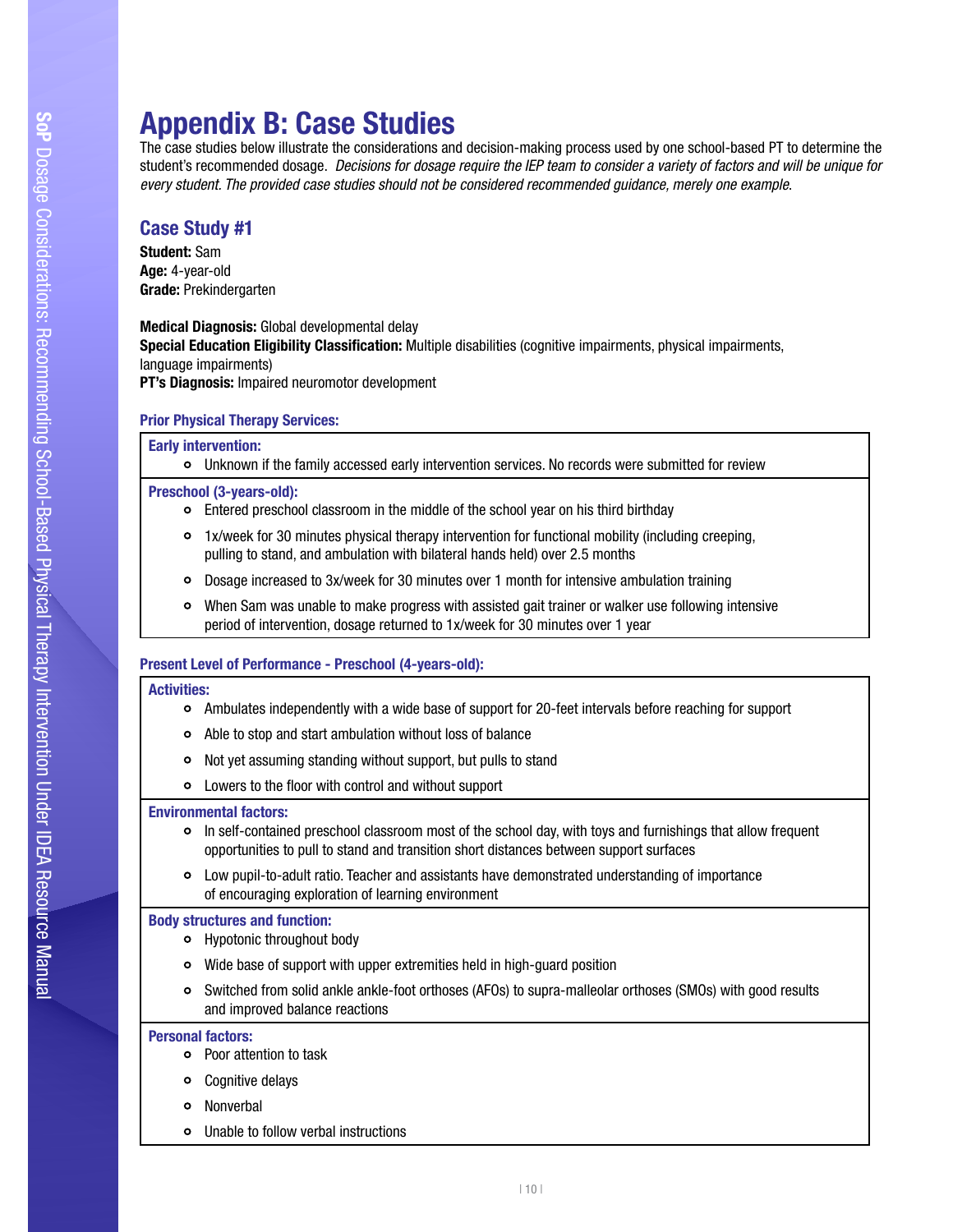## Recommending School-Participation and access to educational program:

- $\bullet$ In self-contained preschool classroom, including breakfast and lunch
- In sen-contained presenton classroom, including breaktast and lanch<br>Participates in adapted aquatics program and adapted physical education (PE) program  $\circ$
- Rides special education school bus with lift

## IEP Goals:

- Student will independently transition from classroom chair to standing at a table during educational activities daily during 80% of the opportunities in 4/5 days
- During circle time, the student will independently transition from the foor to the chair during 80% of the opportunities
- Student will walk 50 feet with supervision to access the gym and the restroom 5 days per week for 3 consecutive weeks

## Considerations:

- Expertise and amount of clinical decision making and problem solving needed from a PT: needs time to  $\circ$ practice/master newly acquired skills, but does not need as much skilled intervention from the PT (periodic)
- Support available at the school: special education staff offer Sam multiple opportunities to practice ambulation skills throughout the learning environment (periodic)
- Chronological age/readiness for skill acquisition: Ambulation is primary means of mobility, although gait pattern remains immature. Unable to follow verbal instructions, which limits ability to build higher-level gross motor skills (periodic)

## Recommended Dosage of Services:

Physical therapy 2x/month for 15 minutes (periodic) from August until March (end of IEP) to monitor equipment and indications of readiness for skill acquisition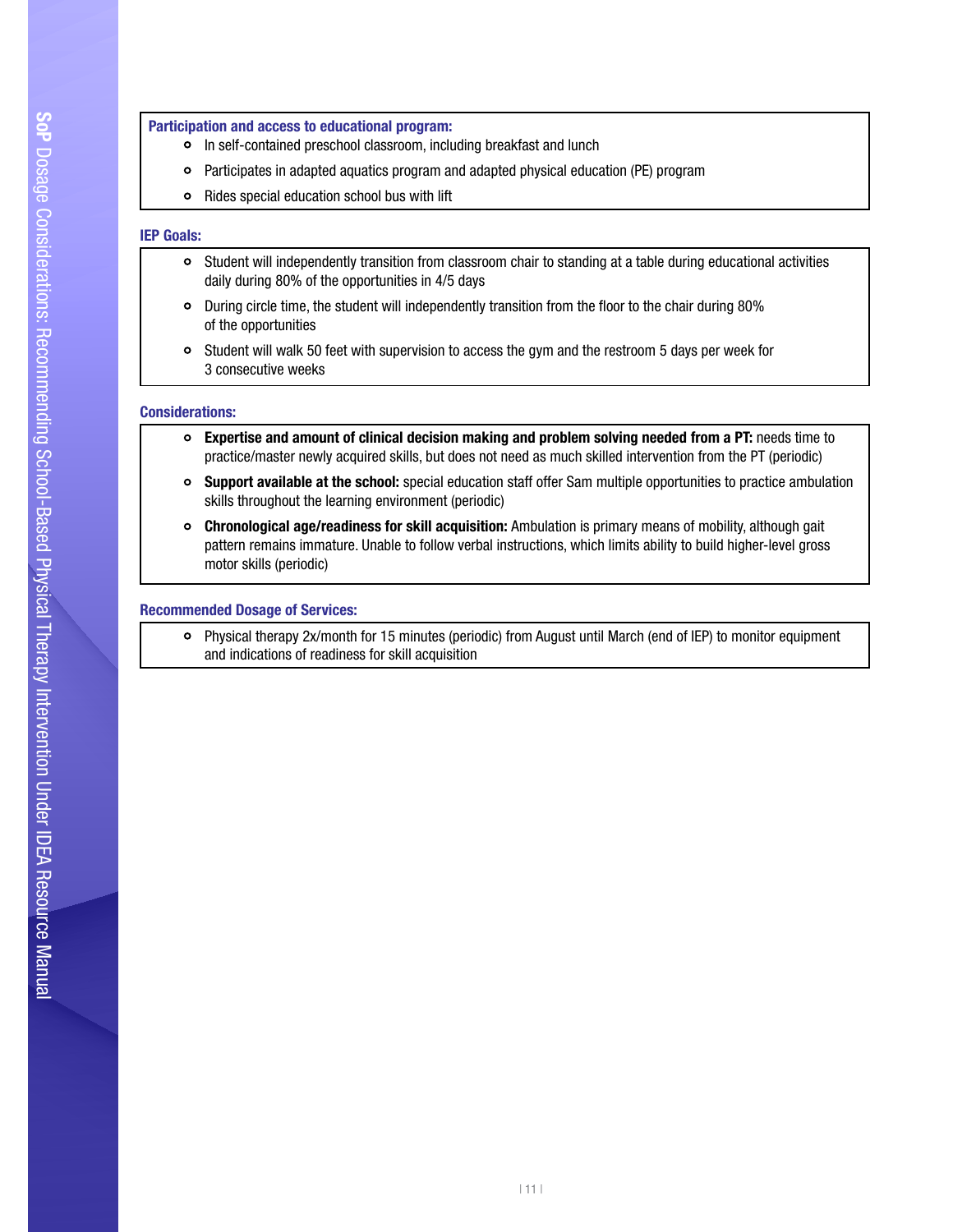## Case Study #2

 $\sum_{\text{min}}$ **Age:** 11-year-old Student: Brian Grade: 6 (new to middle school)

Medical Diagnosis: Diplegic cerebral palsy – GMFCS level III Special Education Eligibility Classification: Orthopedic impairment; specific learning disability PT's Diagnosis: Impaired neuromotor development

## Prior Physical Therapy Services:

## Preschool and kindergarten:

Physical therapy service 4x/month for 60 minutes for gait and transfer training throughout school environment, playground access, recreational mobility, consultation, and/or training for special education staff

## Elementary:

Direct service 4x/month for 45 minutes for gait and transfer training throughout school environment, playground access, recreational mobility, consultation, and/or training for special education staff in positioning, transfer, and mobility challenges that they have identifed in Brian's daily school routine

## Present Level of Performance: Middle School:

## Activities:

- Uses reverse wheeled walker as primary means of mobility within the classroom and for distances less than 100 feet
- Self-propels manual wheelchair over level surfaces, but is slower than peers; manual wheelchair pushed by caregivers over uneven surfaces
- Sits independently on the foor for long periods with rounded back and arm propping
- Sits in adapted desk in every classroom  $\circ$
- Transfers walker to/from wheelchair or classroom chair with distant supervision
- Ascends and descends short fight of stairs (up to 6 steps) holding a railing and a caregiver's hand  $\circ$ with minimal assistance
- Unable to assume or maintain standing without support
- $\circ$ Independently manages elastic waist clothing in restroom; requires walker for standing support at toilet/urinal and close supervision for balance

## Environmental factors:

- Brian is new to the middle school, so special education staff do not know him well
- Classroom desk adaptations include: elongated desktop to accommodate laptop computer, height-adjustable  $\bullet$ desktop and foot rest to accommodate student's shorter stature, right armrest and full length backrest (seat bottom to shoulder) for additional support
- Middle school building is much larger than elementary building, with greater distances between classrooms and media center, gymnasium, specialty classrooms, and lunch room
- Uses elevator to access art classroom (requires evacuation plan)

## Body structures and function:

- Hypertonic lower extremities; mild fexion hypertonicity in right upper extremity
- o Mild knee flexion contractures
- Wears hinged AFOs bilaterally

## Personal factors:

- Strong social skills
- Enjoys athletics active and competitive family
- Receives episodic outpatient physical therapy, typically occurring post-surgery and during summer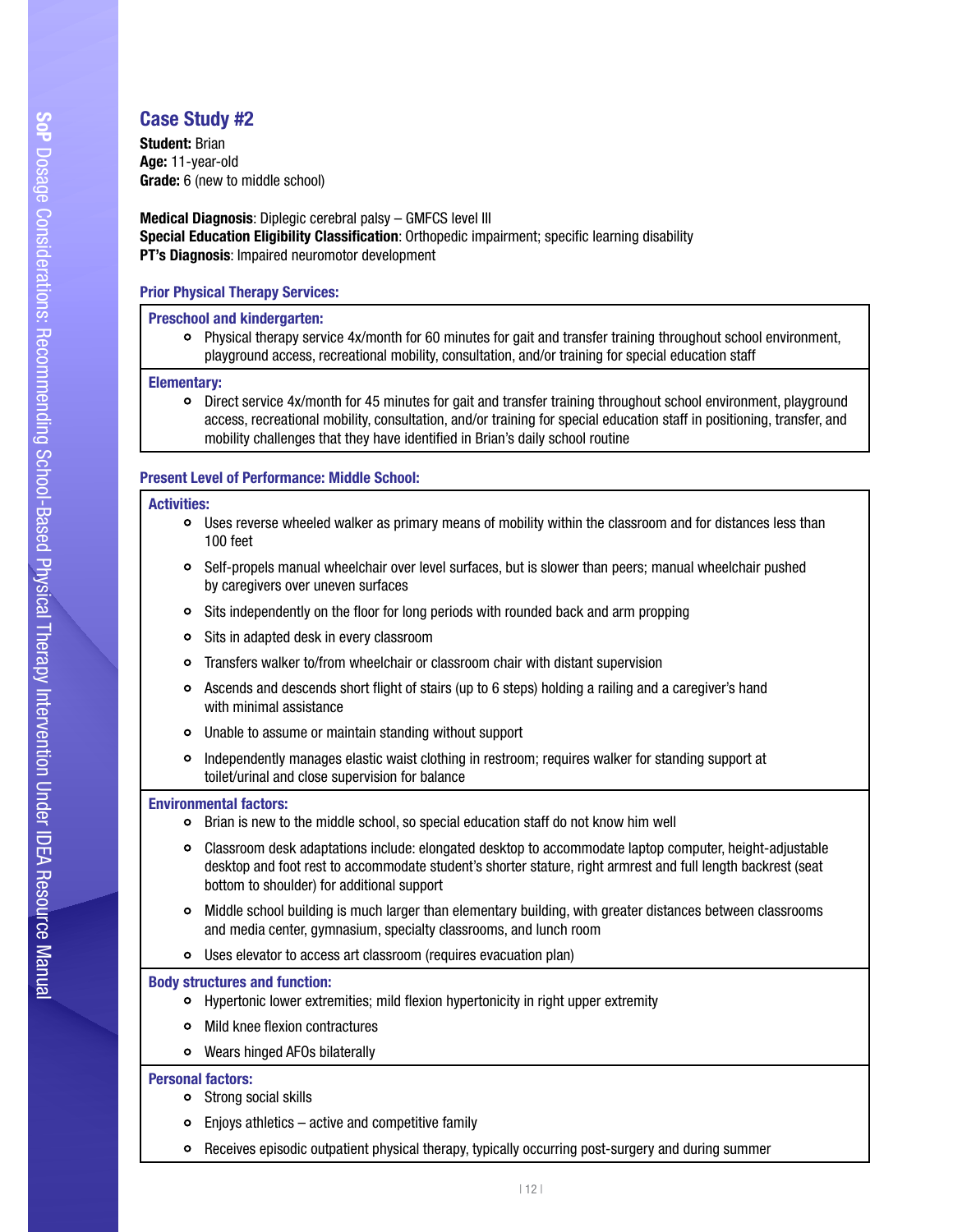## Recommending School-Participation and access to educational program:

- Intervention Under IDEA environment/task-specifc physical therapy services • Spends entire school day in general education – removed only for adapted PE and occasional closed
- Joins same-aged peers in lunchroom with distant supervision by special education staff
- Receives adapted PE weekly for pre-teaching and adaptations to support participation in general PE class; participates in PE using manual wheelchair, walker, or mobile stander for mobility with minimal caregiver assistance for skill and safety
- Rides bus with wheelchair lift to school; parents transport from school due to extracurricular schedules of Brian and his siblings
- Has been manager of parks and recreation youth soccer and baseball teams; wants to become manager of middle school athletic teams; recently joined middle school wrestling team with support of personal care assistant

#### IEP Goals:

- Brian will transfer between his walker and adapted classroom desk independently 90% of opportunities
- Brian will use his reverse wheeled walker for independent mobility between classrooms (50–100 feet) for 5 out of 6 class periods
- $\bullet$ Brian will stand for toileting with support from his reverse wheeled walker when wearing easy access clothing with only distant supervision for safety 75% of occasions

#### Considerations:

- Assistive technology: Initial set-up/ft adapted equipment and environmental modifcations (such as adapted chairs and toilet railings); power-assist wheelchair trial through medically-based provider (frequent to periodic)
- o Participation limitations & expertise needed from PT: Need to problem solve Brian's mobility challenges throughout new school environment at the beginning of the school year; collaborate with adapted PE staff regarding Brian's strengths and needs; facilitate/support role as middle school's athletic team manager and wrestling team participant. As school year progresses, PT will continue collaboration with special education staff, adapted PE staff, and coach regarding any mobility, positioning, and participation challenges identifed in Brian's daily school routine (frequent to periodic)
- o Transitions & support available at school: Initial need to train middle school special education staff in daily self care (including bathroom), transfers, walker and wheelchair use due to transition to new school setting and staff. By mid-year, special education staff will be more comfortable and efficient with Brian's daily school routine (frequent to periodic)
- **Impact of therapeutic intervention:** Mobility throughout school environment will be established by mid-year; ambulation skills have plateaued (periodic)

#### Recommended Dosage of Services:

- Physical therapy 4x/month for 30 minutes (frequent) during September, October, November
- Physical therapy 2x/month for 30 minutes (periodic) December to June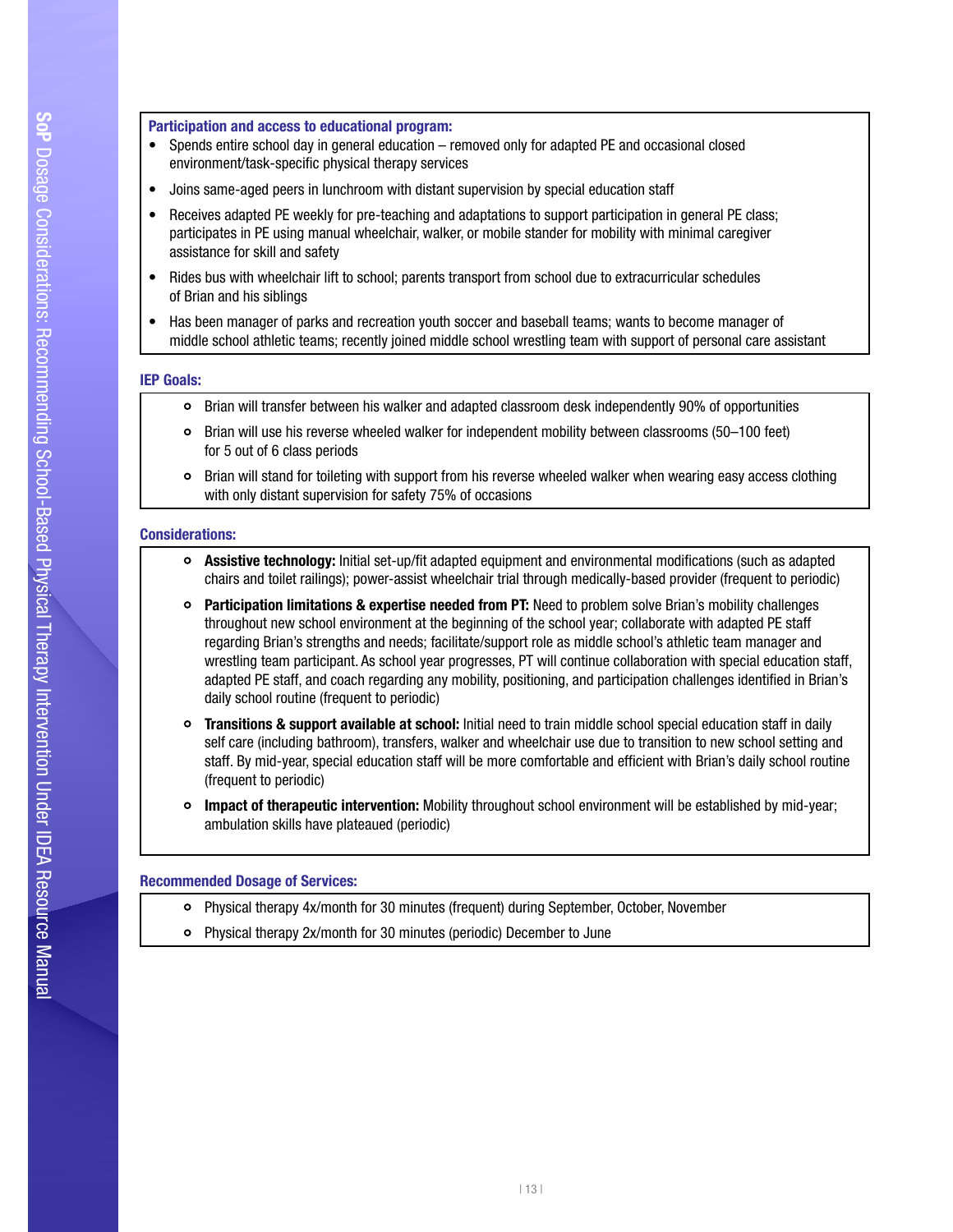## Case Study #3

 $\frac{1}{2}$ **Age:** 16-year-old Student: Adam Grade: 10 (sophomore)

## Medical Diagnosis: Cerebral Palsy – GMFCS Level IV Special Education Eligibility Classification: Multiple Disabilities (cognitively, physically impaired, language impaired) **PT's Diagnosis: Impaired Neuromotor Development**

## Prior Physical Therapy Services:

## Preschool and kindergarten:

6x/month for 45 minutes physical therapy intervention for gait and transfer training throughout school environment, playground access and recreational mobility, and consultation with special education staff

## Elementary:

6x/month for 45 minutes physical therapy intervention for gait and transfer training and consultation and/or training for special education staff

## Middle school:

- Mobility skills reached plateau
- Special education staff effcient with daily self care, stander, gait trainer, and adapted tricycle during Adam's daily school routine
- Physical therapy 20x/year for 30 minutes
	- ♦ Frequency higher in September and October to ft/set up adapted equipment, determine student's functional mobility skills and challenges for new school year, and consult and train special education staff for positioning and mobility challenges that they have identified for Adam's daily school routine
	- ♦ Frequency lower mid-to-late year as staff becomes comfortable and effcient with Adam's daily school routine
	- ♦ Frequency higher with growth spurts, surgeries, need for new adapted equipment, change in school/ classroom environment, or new staff

## Present Level of Performance: Grade 10:

## Activities:

- Uses manual wheelchair pushed by caregivers as primary method; self-propels manual wheelchair within classroom
- W-sits independently on the foor; sits in adapted chair with lateral supports and armrests in classroom
- Transfers wheelchair to gait trainer or classroom chair with caregiver set-up and minimal assistance  $\circ$
- $\bullet$ Ambulates using gait trainer with pelvic support, forearm prompts, AFOs, and minimal caregiver assistance
- Propels adapted tricycle in hallways and on sidewalks with backrest, seat and chest belts, foot straps, and minimal assistance of caregivers for initiation and steering
- $\bullet$ Inability to assume or maintain standing without support
- $\bullet$ Nonverbal, infrequent echolalic utterances

## Environmental factors:

- Special education staff knows Adam well; they manage his daily self-care, wheelchair propulsion, transfers, and use of stander, gait trainer, and tricycle, requiring infrequent equipment adjustments and/or consultation from related services
- Uses elevator to access work skills classroom (requires evacuation plan)
- Inconsistent, limited success with augmentative communication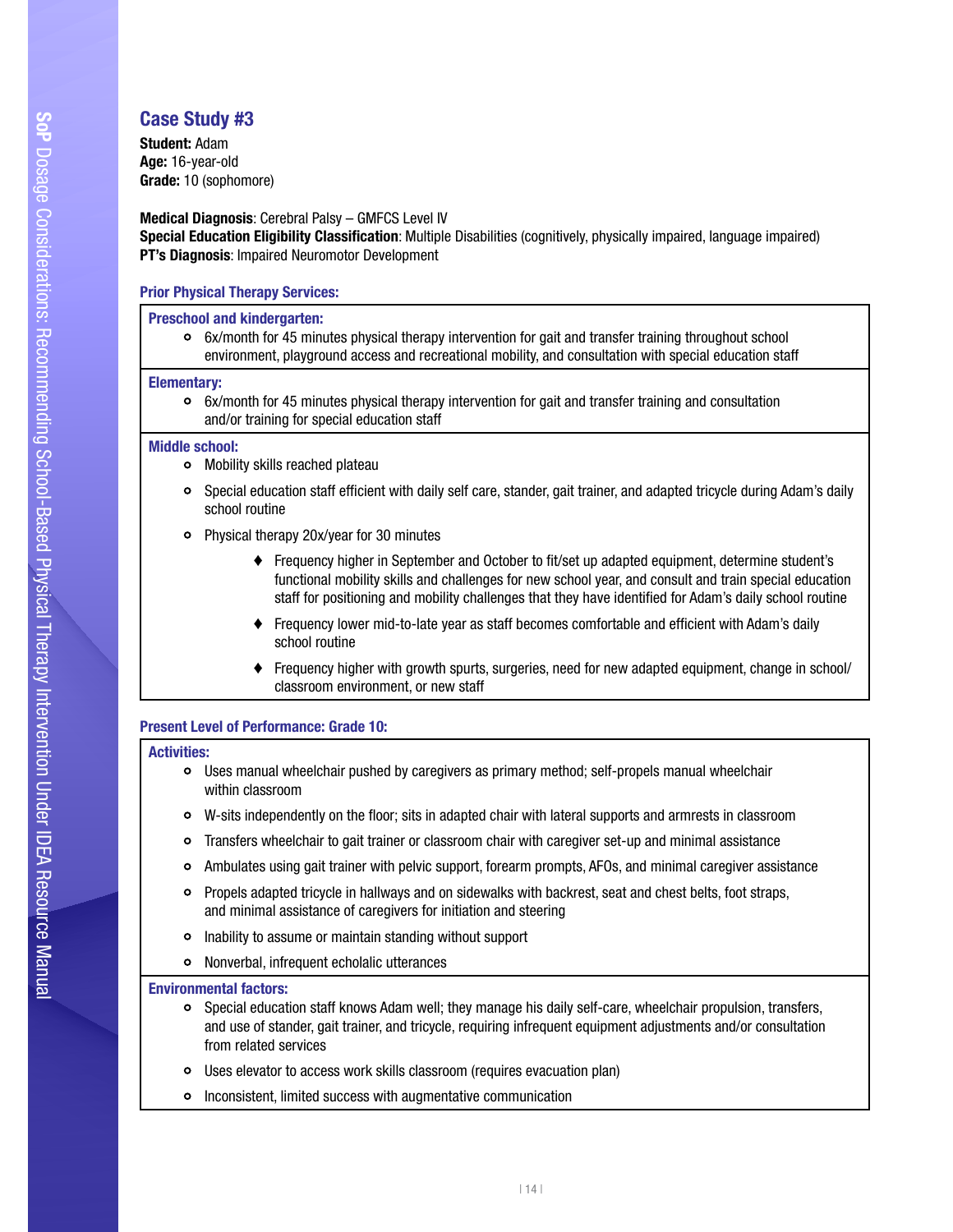## Recommending School-Body structures and function:<br>
Herapy structures and function: Hypertonic lower extremities nypertonic lower extremntes<br>Hip and knee flexion contractures  $\circ$  $\circ$ Decreased endurance Personal factors: Poor attention to task Cognitive delays Inconsistently follows one-step directives Participation and access to educational program: Spends majority of school day in special education and work skills classrooms Joins peers in lunchroom with special education staff set-up and supervision Participates in adapted PE with special education staff assistance and activity adaptations such as an adapted tricycle Uses stander daily during music class to improve breath support and peer interaction

 $\circ$ Rides bus with wheelchair lift

## IEP Goals:

- Adam will independently propel his wheelchair 100 yards between independent living and lunchroom classrooms on 4 out of 5 school days
- Adam will transfer between his wheelchair (or walker) and handicap accessible toilet with standby assistance for safety on 90% of occasions
- Adam will walk 400 feet with his assistive device and supervision from his classroom to the media center with fewer than 3 rest periods on 8 out of 10 consecutive school days

## Considerations:

- **o** Impact of therapeutic intervention: Mobility skills plateaued (intermittent)
- $\bullet$ Support available at school: High school's special education staff is efficient with daily self-care, use of stander, walker, and adapted tricycle during student's daily school routine (intermittent)
- Assistive technology: Frequency higher in September and October to fit/set up adapted equipment and train special education staff (frequent)

## Recommended Dosage of Services:

Physical therapy 10x/year for a total of 300 minutes (intermittent) for adaptive equipment monitoring and staff consultation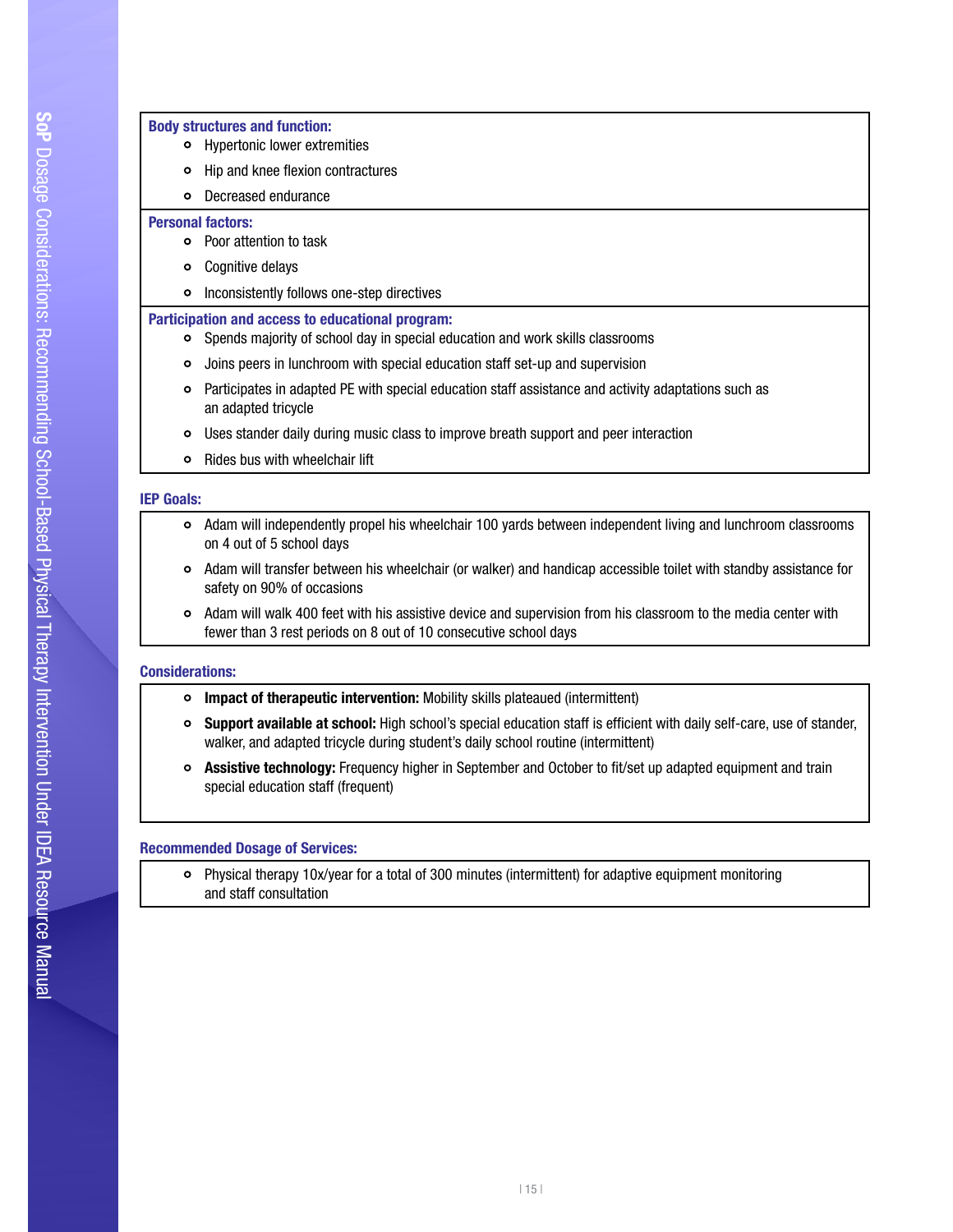## Case Study # 4  $\frac{1}{2}$

**Age:** 18-year-old Student: Olivia Grade: 12 (senior)

**Medical Diagnosis: Spina Bifida** Special Education Eligibility Classification: Orthopedic Impairment (OI) PT's Diagnosis: Impaired Neuromotor Development

## Prior Physical Therapy Services:

#### Preschool:

- Received weekly (30 min/week) physical therapy for the frst year of preschool to assist her in transitioning to the school-based program, as all previous services were provided in-home
- Decreased to monthly services (30 min/month) once she achieved independent mobility

#### Elementary:

Used a walker and braces for mobility in preschool and elementary with periodic services (120 minutes/year as needed) from the school PT

#### Middle school/high school:

- Services were increased to 30 minutes per week at the transition to middle school as walking distances between classes increased and a manual wheelchair was introduced for improved independence with campus access
- $\circ$ Received quarterly services in grades 7–11 to monitor equipment needs related to access
- In addition to school-based therapy, Olivia was followed by PTs at the local Children's Hospital Spina Bifda Clinic ò

## Present Levels of Performance:

#### Activities:

- Independently uses manual wheelchair as primary mean of school mobility and for classroom seating
- Uses elevator to access classrooms on second foor

## Environmental factors:

- Able to access current high school environment independently with current adaptations, but will be transitioning to a local college and living in the dorm next school year
- Has evacuation chair available on the second floor for emergencies

## Body structures and function:

- Decreased sensation and motor function below L3
- Wears pre-tibial AFOs for foot positioning and stability during ambulation  $\bullet$
- Uses a catheter due to neurogenic bladder

#### Personal factors:

- Motivated to continue independent access once in college
- $\circ$ Has supportive family
- Receives transition services through local education agency to assist her in preparing for graduation and the transition to college
- Participates in general education curriculum with successful completion of 4 advanced placement (AP) classes

## Participation and access to educational program:

Independently accesses current high school campus and participates in general education curriculum with accommodations including wheelchair and adapted self-care equipment in the bathroom for catheter use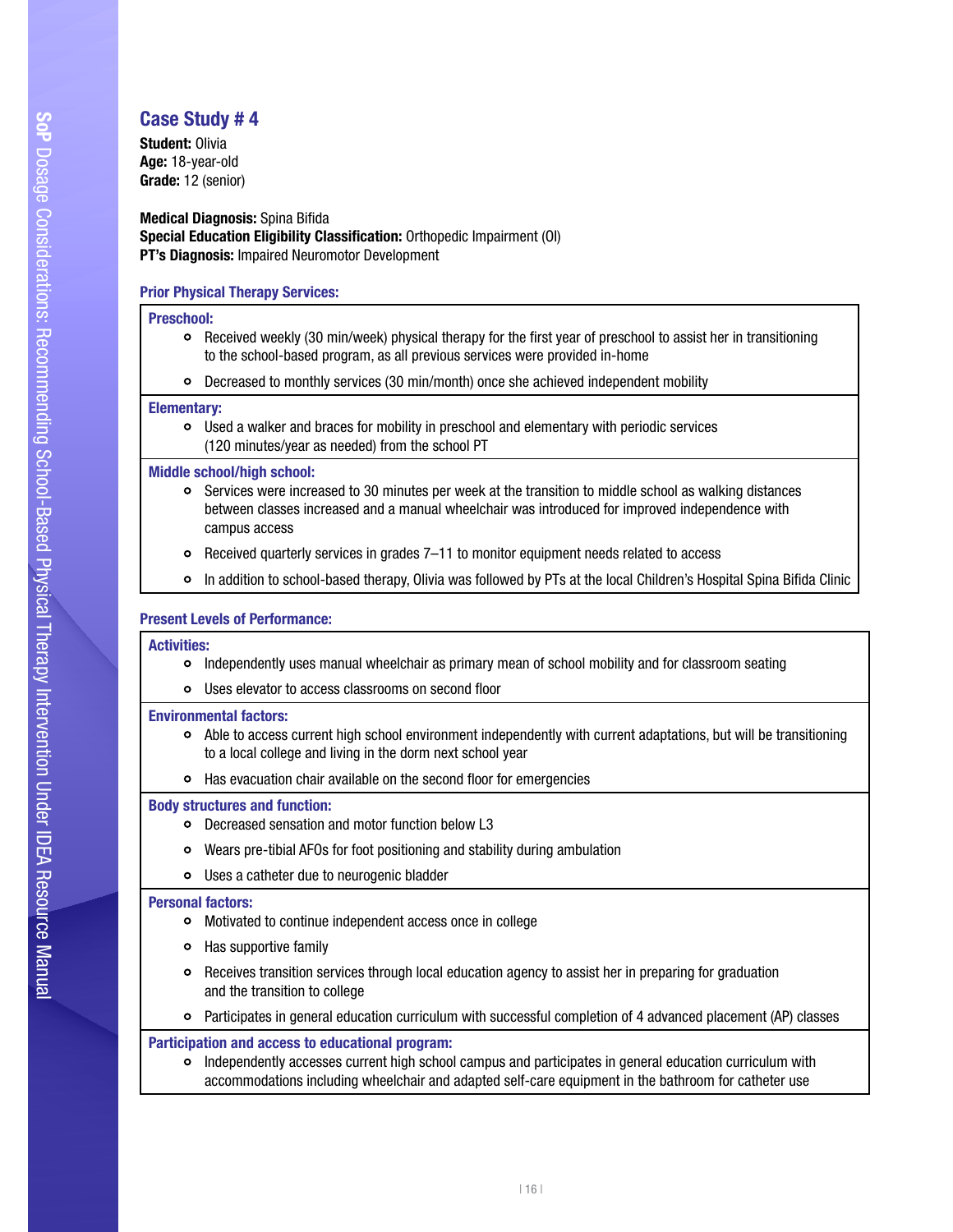#### IEP Goals:

Olivia will walk independently up and down at least 8 stairs and across the auditorium stage (25 feet) In order to participate in the graduation ceremony with her classmates.

#### Considerations:

- Transition: Olivia is preparing to transition from a high school to a college program and has new goals related to this transition (frequent)
- Chronological age/readiness for skill acquisition: Olivia is motivated to gain the skills required to independently access her new college campus and to walk down the aisle with her graduating class (periodic)
- Expertise of PT: The expertise of a PT is needed on a short-term basis to address Olivia's current needs (periodic)

#### Recommended Dosage of Services:

- 1–5 times/month for a total of 2 hours per month for the remainder of the student's senior year to increase mobility skills for participation in the graduation ceremony
- PT will also make 2–3 college campus visits with Olivia and her family to assist in preparation for the upcoming transition to college and dorm access.

## REFERENCES

- 1. US Department of Education. Disabilities Education Improvement Act of 2004. [www.copyright.gov/legislation/pl108-446.pdf](http://www.copyright.gov/legislation/pl108-446.pdf). Accessed November 23, 2014.
- 2. Section on Pediatrics. *Providing physical therapy in schools under IDEA 2004*. (2009)[. h](http://www.pediatricapta.org/consumer-patient-information/pdfs/11 Role of SchoolBasedPT.pdf)ttp://www.pediatricapta.org/consumer-patient-information/pdfs/09%20IDEA%20Schools.pdf. Accessed November 23, 2014.
- 3. Cecere SW, Williams JK. Determination of Relevant Therapy Tool (DRTT). 2013. Unpublished manuscript.
- 4. Palisano R, Murr S. Intensity of therapy services: what are the considerations. *Phys Occup Ther Ped.* 2009;29(2):107-112. doi: 10.1080/01942630902805186
- 5. Florida Department of Education, CERT form training tool. (2006). [http://www.fdoe.org/ese/pdf/cert-script.pdf](http://www.fldoe.org/ese/pdf/cert-script.pdf). Accessed November 23, 2014.
- 6. Regional and Statewide Services for Students with Orthopedic Impairments [RSOI], The Occupational and Physical Therapy Service Needs Checklist, A Guide to Service Delivery for Ages 3-21. 2005. [http://](http://www.rsoi.org/Pages/DocumentsonRelatedServices.aspx) [www.rsoi.org/Pages/DocumentsonRelatedServices.aspx.](http://www.rsoi.org/Pages/DocumentsonRelatedServices.aspx) Accessed November 23, 2014.
- 7. Effgen S, McEwen I. Review of selected physical therapy interventions for school age children with disabilities. *Physl Ther Rev.*  2008;13(5):297-312. doi: 10.1179/174328808X309287
- 8. Franki I, Desloovere K, De Cat J, et al. The evidence-base for basic physical therapy techniques targeting lower limb function in children with cerebral palsy: a systematic review using the international classification of functioning, disability and health as a conceptual framework. *J Rehab Med*. 2012;44*:*385-395. doi: 10.2340/16501977-0983
- 9. Martin L, Baker R, Harvey A. A systematic review of common physiotherapy interventions in school-aged children with cerebral palsy. *Phys Occup Ther Ped.* 2010;30(4):294- 312. doi: 10.3109/01942638.2010.500581
- 10. Novak I, McIntyre S, Morgan C, et al. A systematic review of interventions for children with cerebral palsy: state of the evidence. *Devel Med Child Neurol.* 2013;55*:*885-910. doi: 10.111/dmcn.12246
- 11. Arpino C, Vescio M, De Luca A, Curatolo P. Efficacy of intensive versus nonintensive physiotherapy in children with cerebral palsy: a meta-analysis. *Inter J Rehab Res.* 2010;33(2):165-171. doi: 10.1097/ MRR.0b013e328332f617
- 12. Bower E, Michell D, Burnet, M, Campbell M, McLellan D. Randomized controlled trial of physiotherapy in 56 children with cerebral palsy followed for 18 months. *Dev Med Child Neurol.* 2001*;*43(1):4-15. doi: 10.1111/j.1469-8749.2001.tb00378.x
- 13. Weindling A, Cunningham C, Glenn S, Edwards R, Reeves D. Additional therapy for young children with spastic cerebral palsy: a randomised controlled trial. *Health Tech Assess.* 2007;11(16):iii-iv, ix-x, 1-71.
- 14. Kaminker MK, Chiarello L, O'Neil M, Gildenberg Dichter C. Decision making for physical therapy service delivery in schools: a nationwide survey of pediatric physical therapists. *Phys Ther.* 2004;84(10):919- 933.
- 15. Montgomery P. Predicting potential for ambulation in children with cerebral palsy. *Pediatr Phys Ther.* 1998;10(4):148-155.
- 16. Beckung E, Hagberg G, Uldall P, Cans C. Probability of walking in children with cerebral palsy in Europe. *Ped*. 2008;121:e187-e192. doi: 10.1542/peds.2007-0068
- 17. Molnar G, Gordon S. Cerebral palsy: predictive value of selected clinical signs for early prognostication of motor function. *Arch Phys Med Rehab.*1997;57(4):153-158.
- 18. Öhrvall A, Eliasson A, Löwing K, Ödman P, Krumlinde-Sundholm L. Self-care and mobility skills in children with cerebral palsy, related to their manual ability and gross motor function classifcations. *Dev Med Child Neurol.* 2010;52(11):1048-1055. doi: 10.1111/j.1469- 8749.2010.03764.x